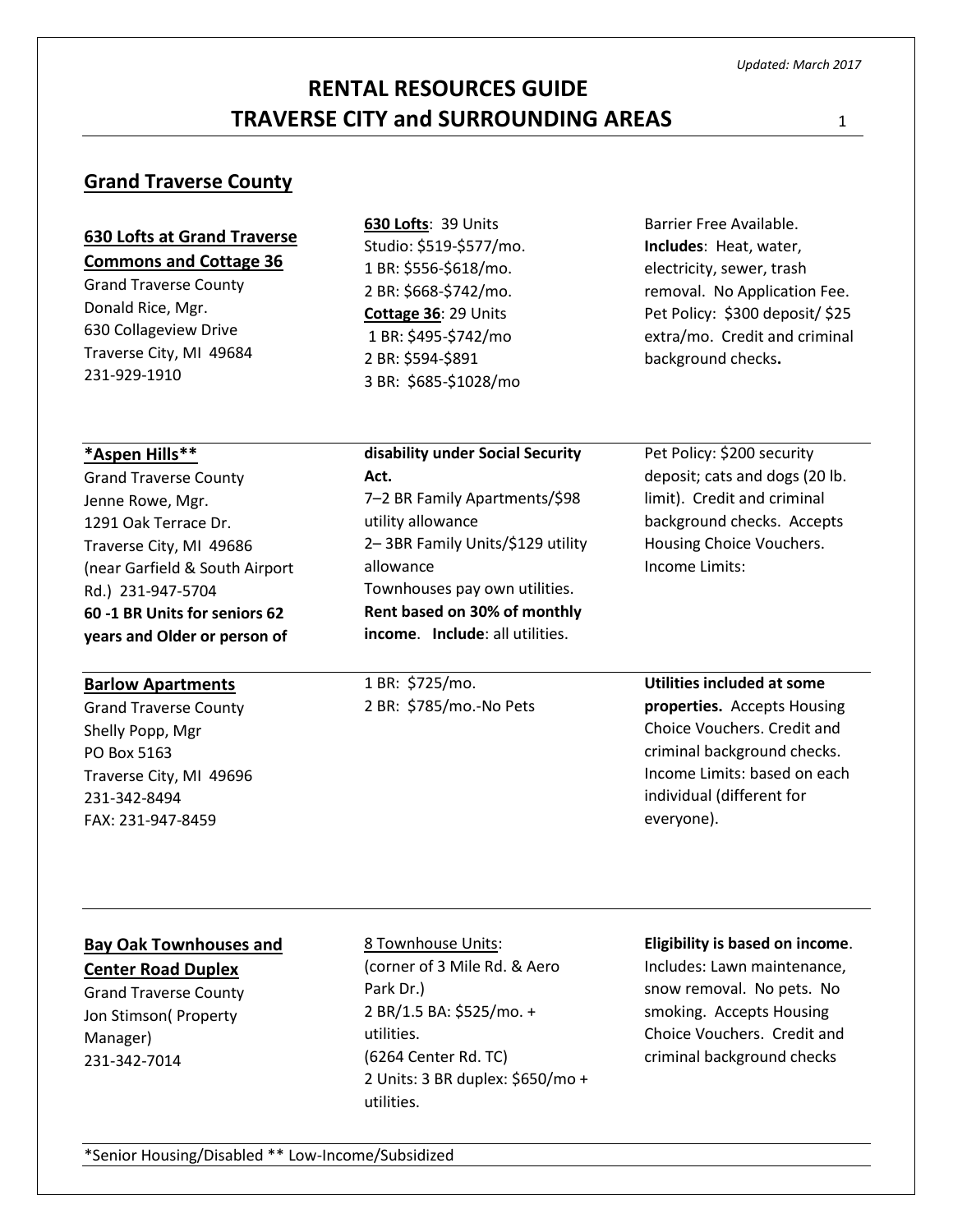#### **Bay Hill Apartments**

Grand Traverse County Marcus Witzk 600 Bay Hill Drive (Off Veterans Drive) Traverse City, MI 49684 231-933-9600 FAX: 231-933-9614

222 Units Total: Apartments/Townhouses **Bay Hill I and II**:

1 BR: \$645-\$660/mo. - \$850- \$875 Market

2 BR: \$776-\$790/mo. - \$880- \$999 Market 3 BR: \$880-\$996/mo. - \$1129- \$1289 Market **Townhomes**: 2 BR: \$886-\$891/mo. – \$1,019- \$1,119 Market 3 BR: \$996/mo. - \$1289 Market **Reduced rent (30-60% adjusted medium income) based on income limits**.

**Includes**: water, sewer, trash removal, lawn maintenance, snow removal. Accept guarantees; Security Deposit

equal to one month's rent; Application Fee \$30 per adult; \$50 per couple. Pets allowed (\$300 non-refundable deposit) & \$20/mo. two pet limit. Accepts Housing Choice Vouchers. Credit and criminal background checks. No felonies. 75 Units:

**Net per Year: 1 BR: \$21,300 2 BR: \$25,000 3 BR: \$29,000**

### **Boardman Lake Apartments**

Grand Traverse County Managers: Erica and Amy 2790 Boardman Lake Dr., #103 Traverse City, MI 49684 (Off Veterans Drive near VFW) 231-941-5257 FAX: 231-346-6151

112 Units: 1 BR: \$472-\$615/mo. 2 BR: \$547-\$700/mo. 3 BR: \$639-\$798/mo. 4 BR: \$699-\$872/mo. **Rent based on income guidelines**. **All utilities except electric**. Barrier free units available. Rent based on income. \$15 Non-refundable application fee due when an

apartment is available. Accepts Housing Choice Vouchers. Service animals only. Smoking allowed. Must verify working or disabled. **Minimum monthly income: 1 BR: \$1180/mo; 2 BR: \$1367/mo.; 3 BR: \$1597/mo.; 4 BR: \$1747**. Credit and criminal background checks.

# **Boardman Lakeside Apartments**

**Heartwood Enterprises** Grand Traverse County Ron Graham, Mgr.

770 & 790 Centre Place

Traverse City, MI 49686 Mailing Address: 244 E. Eighth St. Traverse City, MI 49684 231-645-4895

24 Units: 4 – 1BR: \$575-\$625/mo. 24 – 2 BR: \$750-800/mo.

\*Also have 4 bedrooms on 8th Street **Includes**: everything but electric. No application fee. Accepts co-signers. No smoking. Accepts Housing Choice Vouchers. Credit and criminal background check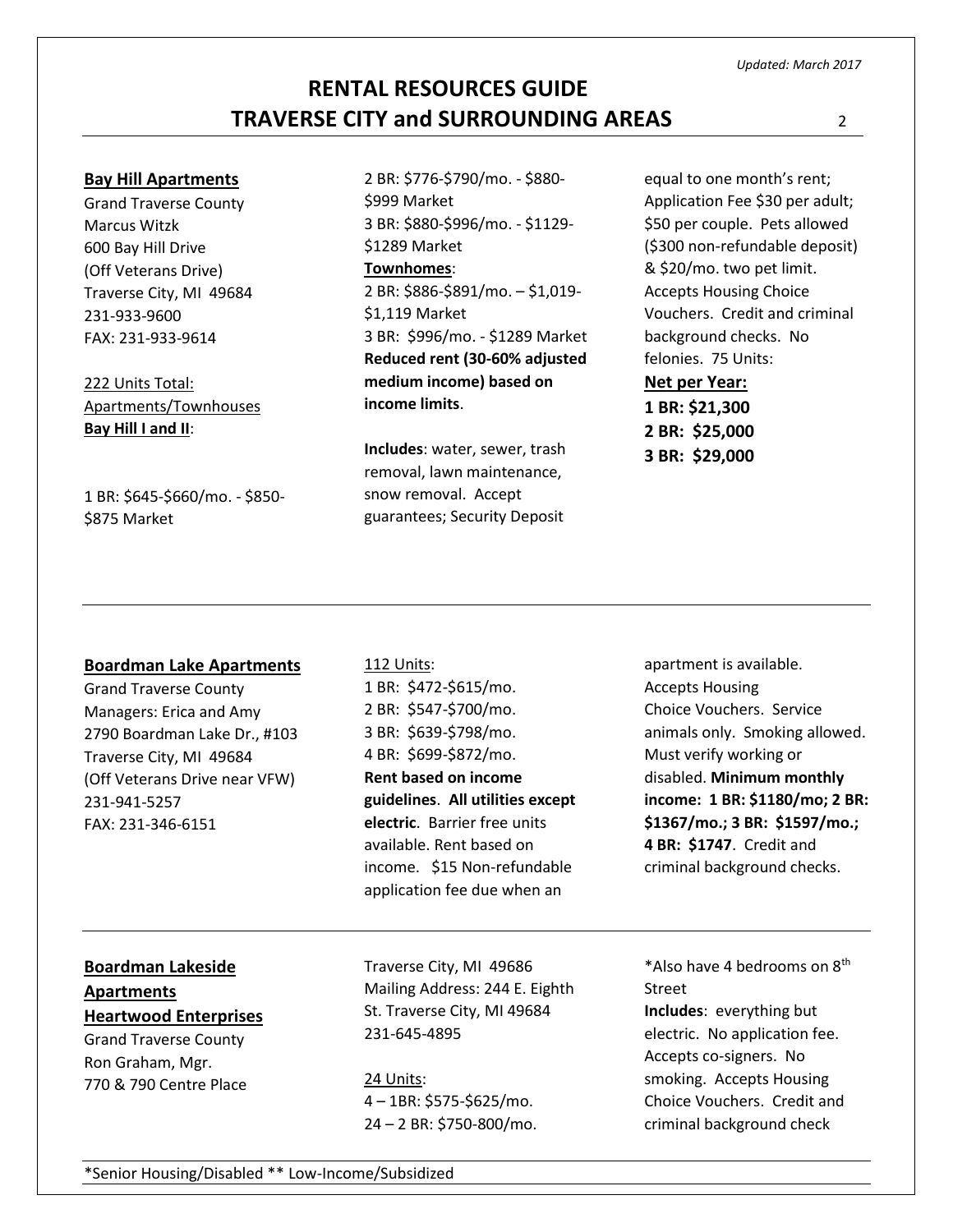\*Senior Housing/Disabled \*\* Low-Income/Subsidized

# **RENTAL RESOURCES GUIDE TRAVERSE CITY and SURROUNDING AREAS** <sup>3</sup>

| <b>Briggs, Mary and Dave</b><br><b>Grand Traverse County</b><br>4594 Marykris lane,<br>Traverse City 49685<br>231-342-2018                                                | 46 Units:<br>3BR/1.5 BA Townhouses at two<br>locations:<br>1801 Apartment Lane. TC<br>1025 Townhouse Lane, TC<br>3 BR/1.5 BA Townhouses:<br>All units \$850/mo + Utilities                                                                                        | Includes: lawn maintenance<br>and snow removal. No<br>application fee. W/D hook-up.<br>No smoking or pets. \$850<br>Security deposit. Doesn't<br><b>Accept Housing Choice</b><br>Vouchers. Co-<br>signers/guarantees. Proof of<br>income, credit report, and<br>criminal background check |
|---------------------------------------------------------------------------------------------------------------------------------------------------------------------------|-------------------------------------------------------------------------------------------------------------------------------------------------------------------------------------------------------------------------------------------------------------------|-------------------------------------------------------------------------------------------------------------------------------------------------------------------------------------------------------------------------------------------------------------------------------------------|
| <b>Brookside Commons</b><br><b>Grand Traverse County</b><br>Cindy Eveleigh, Housing Case<br>Manager<br>4155 Sprucewood Drive<br>Traverse City, MI 49685<br>(231) 935-3665 | 72 Units<br>11 (5PBV) -1BR: \$246-\$589<br>22 (14PBV) - 2BR: \$712<br>20-3BR: \$825<br>Includes: water, trash pickup,<br>snow removal and sewer. \$15<br>application fee. No Smoking.<br>Service animals only. Credit and<br>Criminal background checks.          | Applicants must be homeless,<br>chronically homeless or survivor<br>of domestic violence. Must<br>apply through an application<br>fair with Cindy Eveleigh.<br><b>Income Limits:</b><br>1 person \$12,950/yr<br>2 person \$16,020/yr<br>3 person \$20,160/yr<br>4 person \$24,300/yr      |
| <b>Carson Square</b><br><b>Grand Traverse County</b><br>Rachel McGinley, Housing Case<br>Manager<br>1793 Linden Street<br>Traverse City, MI<br>231-935-4010               | 36 Units:<br>21-1 bd: \$556-\$595/mo<br>15-2 bd: \$672-\$800/mo<br>Includes: water, trash pickup,<br>snow removal and sewer. No<br>application fee, Credit and<br>criminal background checks.<br>Applicants must be homeless,<br>chronically homeless or survivor | of domestic violence. Must<br>apply through an application<br>fair with Rachel McGinley.<br><b>Income Limits:</b><br>1 person \$12,950/yr<br>2 person \$16,020/yr<br>3 person \$20,160/yr<br>4 person \$24,300/yr                                                                         |
| <b>Cedar Creek Commons</b><br><b>Senior Apartments</b>                                                                                                                    |                                                                                                                                                                                                                                                                   |                                                                                                                                                                                                                                                                                           |

### Dan, Manager 12047 S. Elk Run Traverse City, MI 49684 231-932-9121

**49 Units** 12- 1bd: \$1491-\$1521 29-2bd:\$1621-\$1836 5-3bd:\$2066-2583

For ages 55 and over. Includes: all utilities and association fee.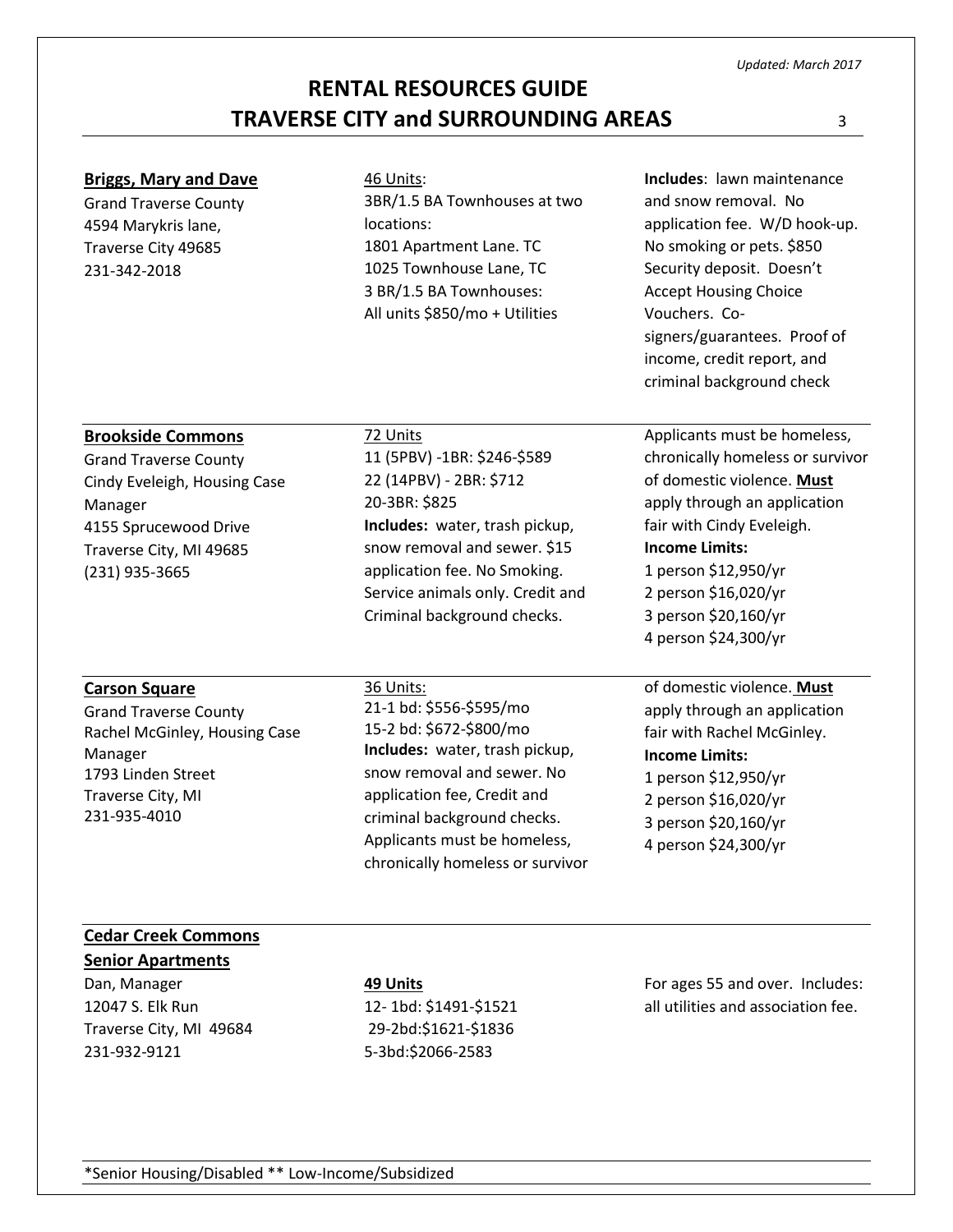\*Senior Housing/Disabled \*\* Low-Income/Subsidized

# **RENTAL RESOURCES GUIDE TRAVERSE CITY and SURROUNDING AREAS** <sup>4</sup>

### **Centre Street Apartments**

Grand Traverse County David Skinner, Mgr. 810/814 Centre Street Traverse City, MI 49686(SE Corner of Barlow at Centre St.) 231-933-6366

Mailing Address: 1212 S. Garfield Ave. Traverse City, MI 49686

Includes: Heat, water, trash pickup and sewer. No barrier free units. Will accept bad credit w/co-signer. Smoking allowed. No Pets. \$25 application fee. Credit check. Accepts Housing Choice Vouchers. Credit and criminal background check

\$15 non-refundable application fee due at time of submitting application. Accepts Housing Choice Vouchers**. Minimum monthly income: \$1100**

### **Chateau Heights**

Grand Traverse County 1835 Apartment Dr. Traverse City, M 49686 (231) 947-3621

### **Cherrywood Village Farms**

Grand Traverse County PO Box 452 2451 M-113 East Kingsley, MI 49649 231-263-7929 FAX: 231-263-2002

# Included: water, trash and sewer. **Manufactured Homes**:

1-Barrier free unit available.

2 BR: \$475-\$736/mo.

8 Units

2 BR/2 BA: \$550/mo. + utilities 3 BR/ 2 BA \$650/mo. + utilities 3 BR/2 BA (bigger unit): \$750/mo. + utilities (**All units include lot rent**). Accepts Housing Choice

Voucher. One pet allowed \$25/mo. Extra. Credit check, but will work with tenant. Criminal background check. **Income Limits: \$1,600-1,800** 

**per month minimum**.

### **Circle West Apartments**

Grand Traverse County Dennis Dittmer 202 & 208 Circle Drive Traverse City, MI 49684

**231-263-3018** 18 Units: 1 BR & 2 BR **Includes**: heat. No barrier free units available. Must be 21+

years of age. \$15 application fee. No pets allowed.

Credit check; no criminal background check.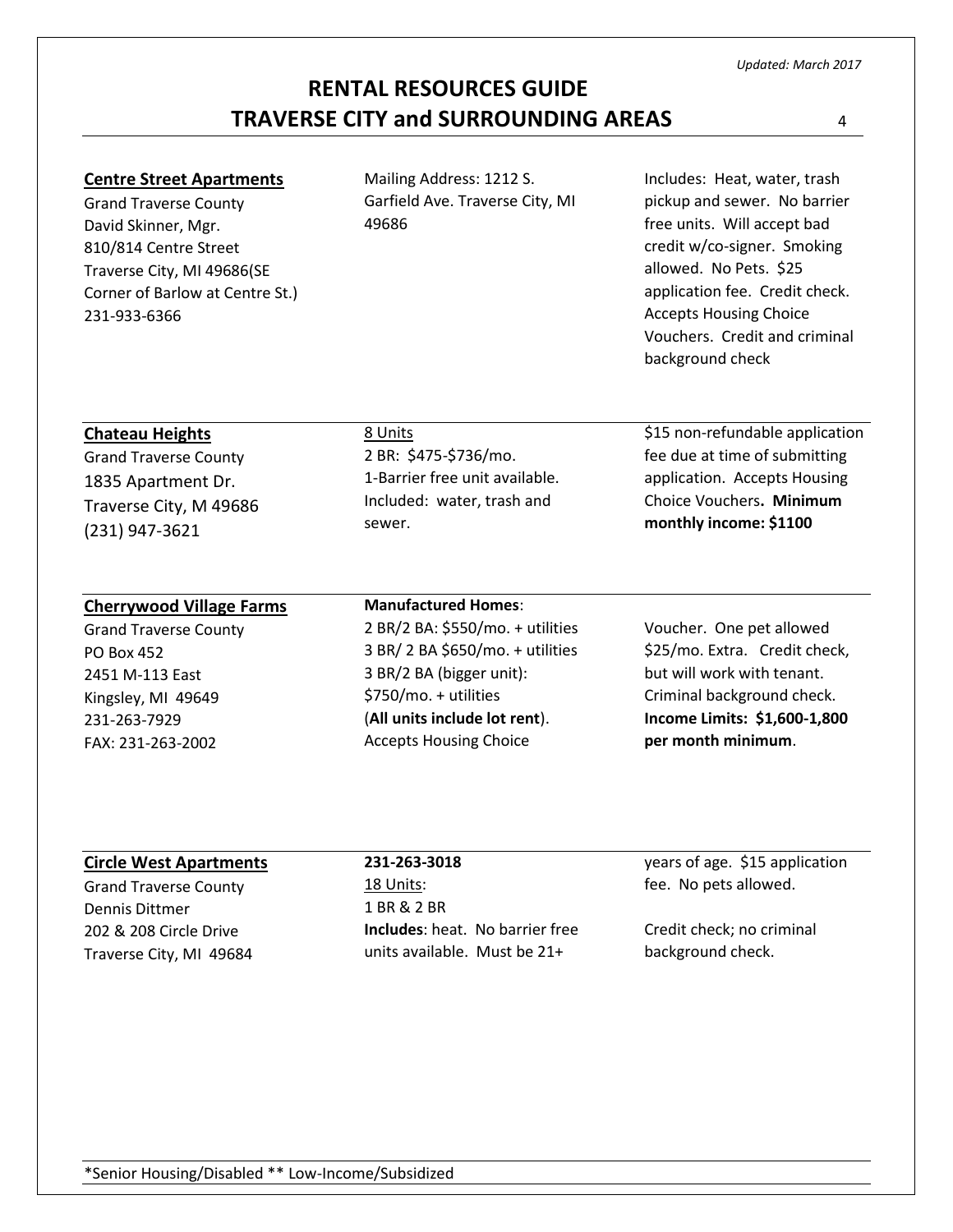#### **Cobb Investments**

(Jerry or Kate Stephan) Grand Traverse County J.L. Stephan & Co. 231-941-7600 ext. 106 or 107 1897 Apartment Dr. Traverse City, MI 49686

8 – 2 BR: \$600-\$700/mo. 6 – 3 BR: \$875/mo. 24 units total

**Includes**: water, sewer, trash pick-up, snow removal, lawn maintenance. No application Fee. Accepts co-signers. No smoking or pets. Credit checks. Doesn't accept HCV Vouchers

#### **JEM Properties**

Grand Traverse County Doug Mirabelli 231-932-4014 28 Units- Long Lake area 4 – 1BR: \$750/mo.

24 – 2BR: \$850/mo.

**Includes:** sewer, water, trash pick-up, snow removal, lawn maintenance. No application

fee. Doesn't Accepts Housing Choice Voucher. No Pets or Pets. Credit and criminal background checks.

#### **Davis Street Apartments**

Grand Traverse County 307 & 313 Davis St. Traverse City, MI 49684 (Near NMC around 8th Street, turn right on Davis from Munson when heading toward downtown)

Manager/ Petra - 231-218-6330 **313 Davis St:** 4 – 1 BR Units 12 – 2 BR Units: \$745/mo. **307 Davis:**  $2 - 1$  BR units  $6 - 2$  BR units

**Includes**: heat, sewer, trash pick-up, snow removal, lawn maintenance. Electric NOT included. \$100 application fee, goes towards  $1<sup>st</sup>$  month's rent. Pets w/ approval. No smoking. Credit and criminal background check.

#### **Eli Court Apartments**

Grand Traverse County Irwin Stoner, Owner Mailing: 8485 SW. Bayshore Traverse City, MI 49684 Near corn of Fern St. & Centre St. Traverse City, MI

231-946-2167 12 Units: 1 BR: \$700/mo. 2 BR: \$850/mo.

**Includes**: heat, water, snow removal, lawn maintenance, sewer, trash pick-up. Pay Electric. No pets. No smoking. Credit and criminal background checks.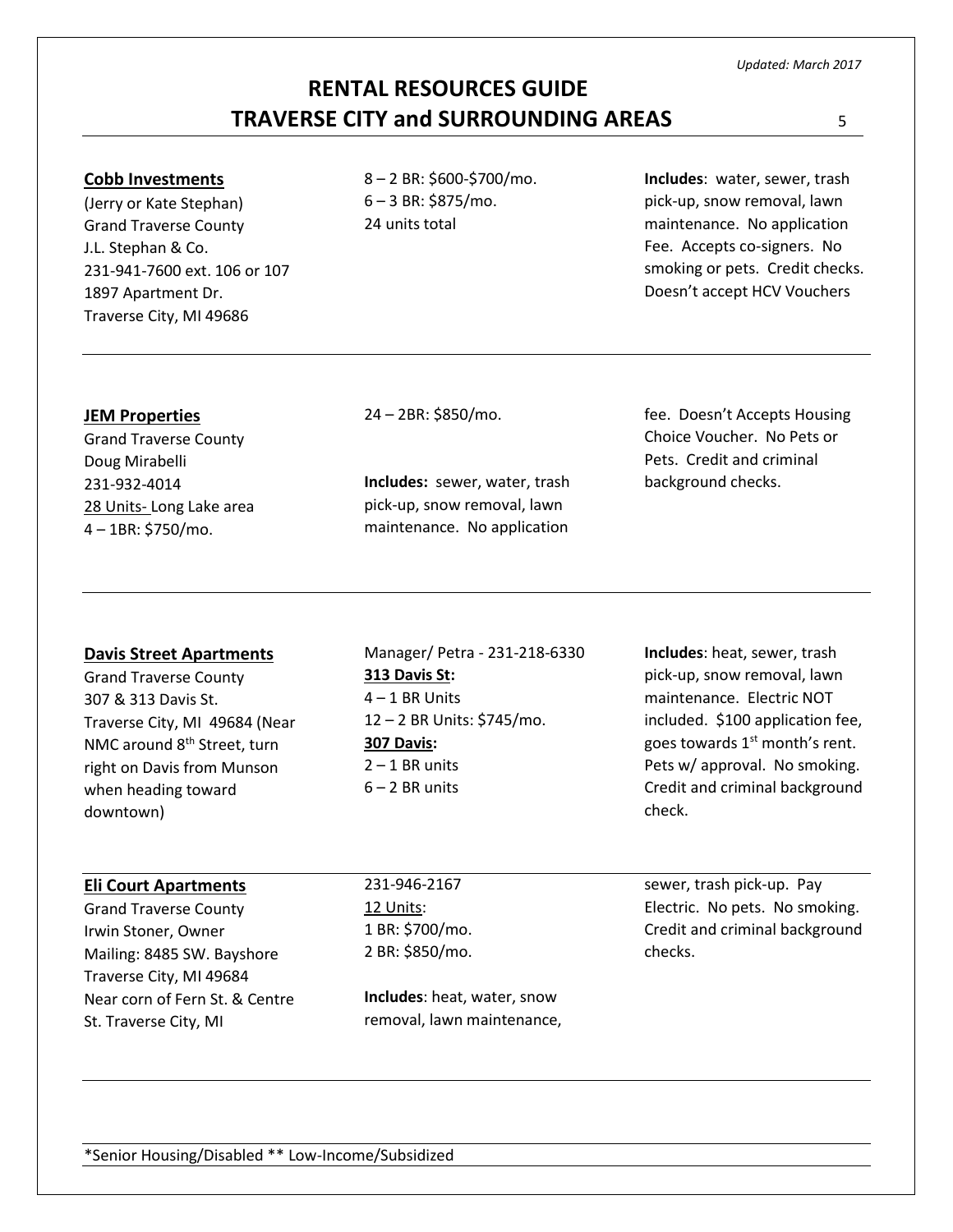#### **Emerald Creek Apartments**

Grand Traverse County Tiffany, Property Manager 2516 Crossing Circle Traverse City, MI 49684 (Next to Home Depot, across from the mall, near nature trail) 231-932-9350/844-486-8325 FAX: 231-935-4024

114 Units: 2 BR: \$885-\$920/mo. Rent based on location; Income limit: 2 ½ times monthly rental rate.

\$500 security deposit; \$40 application fee. Barrier-free available. Small Pets allowed (12lb limit). \$295 pet security. Doesn't accepts Housing Choice Vouchers. Credit check done by Scorex (credit, employment, and rental history combined). Criminal background check.

### **Fife Lake Townhouses\*\* Kingsley Arms Apartments\*\* Oak Terrace Apartments\*\***

Grand Traverse County Renee Beeler, Mgr. 1240 Oak Terrace Dr. Traverse City, MI 49686 231-946-6361 FAX: 989-400-4764

### **Fife Lake Townhouses**

Location: Vans Lane, Fife Lake, MI 49633 15 – 1 BR: \$463-\$623/mo. 3 – 2 BR: \$503-678/mo. **Rent based on income. Includes**: heat, water, sewer, trash pick-up, snow removal, lawn maintenance, and Washer and Dryer. Service animals

only. Smoking allowed. Accepts Housing Choice Vouchers. Credit and criminal background checks**. Income limits: 1BR: \$13,360/annual 2 BR: \$14,373/annual Kingsley Arms Apartments\*\*** Complex located on Madison Ave., Kingsley, MI 49649

1 BR: \$463-\$623/mo. 2 BR: \$503-\$678/mo. 1 Barrier free unit. **Rent based on income. Includes**: heat, water, sewer, trash pick-up, snow removal, lawn maintenance. No cosigners. Service animals only. Smoking allowed. Accepts Housing Choice Vouchers. Credit and criminal background checks. Landlord check for last 5 years. **Income limits: 1 BR: \$13,360/annual 2BR: \$14,373/annual \*Oak Terrace Apartments\*\***

49 Units:

1 BR: \$494/mo+ **Units for 62+ years of age, handicapped or disabled**. Barrier free available**. Includes**: heat, water, sewer, trash pick-up, snow removal, lawn maintenance. No Smoking Not electric. No co-signers. Small pets under 20 lbs. \$150 Pet deposit. Accepts Housing Choice Vouchers. Credit and criminal background checks. **Income limit: \$1,050/mo. or**  \$12,600/annual.

### **Grand Traverse Community Living Center**

Grand Traverse County (Developmentally Disabled) Brooke 935 Barlow St. Traverse City, MI 49684 231-932-9030, ext. 220

FAX: 231-941-3421 Barrier free available.

16 Units: 1 BR (shared w/ roommate) \$886/mo. Private bath.

Includes: heat electric, water, snow removal, lawn maintenance, sewer, meals, and trash pick-up. No application fee. Accepts Housing Choice vouchers. No smoking. Credit and criminal background checks.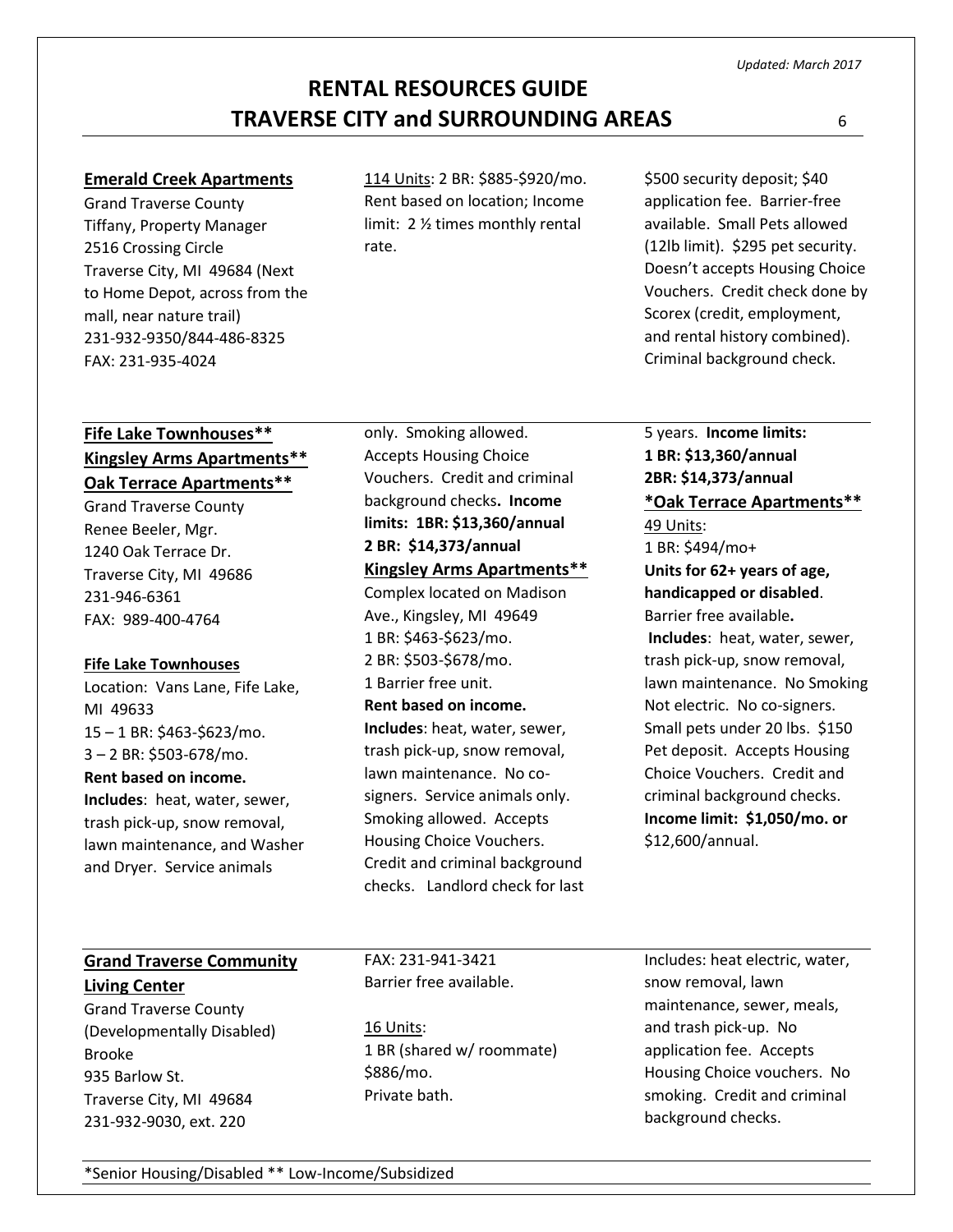\*Senior Housing/Disabled \*\* Low-Income/Subsidized

# **RENTAL RESOURCES GUIDE TRAVERSE CITY and SURROUNDING AREAS** <sup>7</sup>

### **Harbour Ridge Apartments**

Grand Traverse County Janice, Manager 3686 Matador W. Traverse City, MI 49684 (Off Veterans Drive) 231-947-2902 FAX: 231-947-1118

**\*Hillview Terrace Apartments\*\***

Grand Traverse County Penny Schropp, Manager

Traverse City, MI 49684

601 Fitzhugh Drive

(Near Meijer) 231-946-6540 FAX: 231-946-3140

**Holiday Village Condominiums**

Grand Traverse County Woodbury Estates 3811 Vale Dr.

### 208 Units: barrier-free available. 1 BR: \$790-\$1,050/mo.+ electric 2 BR: \$890-\$965/mo.+ electric

Rent based on income. Includes: sewer, trash pick-up, water, snow removal, lawn maintenance. Some have

125 Units. Barrier free unit available. **Must be 62+, handicapped or disabled**.

1 BR: \$490-\$676/mo. + electric 2 BR: \$530-\$711/mo. + electric

**Rent based on income**. **Includes**: heat, water, sewer,

Mailing Address: 213 W. Airport Rd Traverse City, MI 49686

13 Units: 2 BR Condos \$795/mo. + electric.

attached garages, carports, washer/dryer. Smoking and non-smoking available. Pets under 30 lbs. Dogs/Cats: \$25/mo additional. Credit check. No criminal background check. 25% discount for senior's 50 years and old

snow removal, lawn maintenance, trash pick-up. \$300 pet security deposit. Accepts small dogs and cats. Accepts Housing Choice Vouchers. Credit and criminal background checks. **Income limits for 1 person**: Very Low: \$23,100/annual; Low: \$36,900/annual; Medium: \$42,400/annual.

**Includes**: water, sewer, snow removal, lawn maintenance, trash pick-up. Accepts cosigners. Smoking and nonsmoking available. Pets: \$30/mo. Extra. Criminal background checks. No credit checks.

### **Incochee Farms Apartments**

Traverse City, MI 49686 (Vale Dr. is on the left, 1.4 miles down Holiday Road, off US 31)

Grand Traverse County 762 Kingston Court B2 Traverse City, MI 49684 (Near Tom's West Bay) 231-941-7830/231-409-8532 48 Units: 2 BR: \$975-\$1,000/mo.

**Includes**: heat, water trash pick-up and carport. \$35

application fee. Pets allowed: \$400 deposit and \$35/mo. No smoking. Credit and criminal background checks.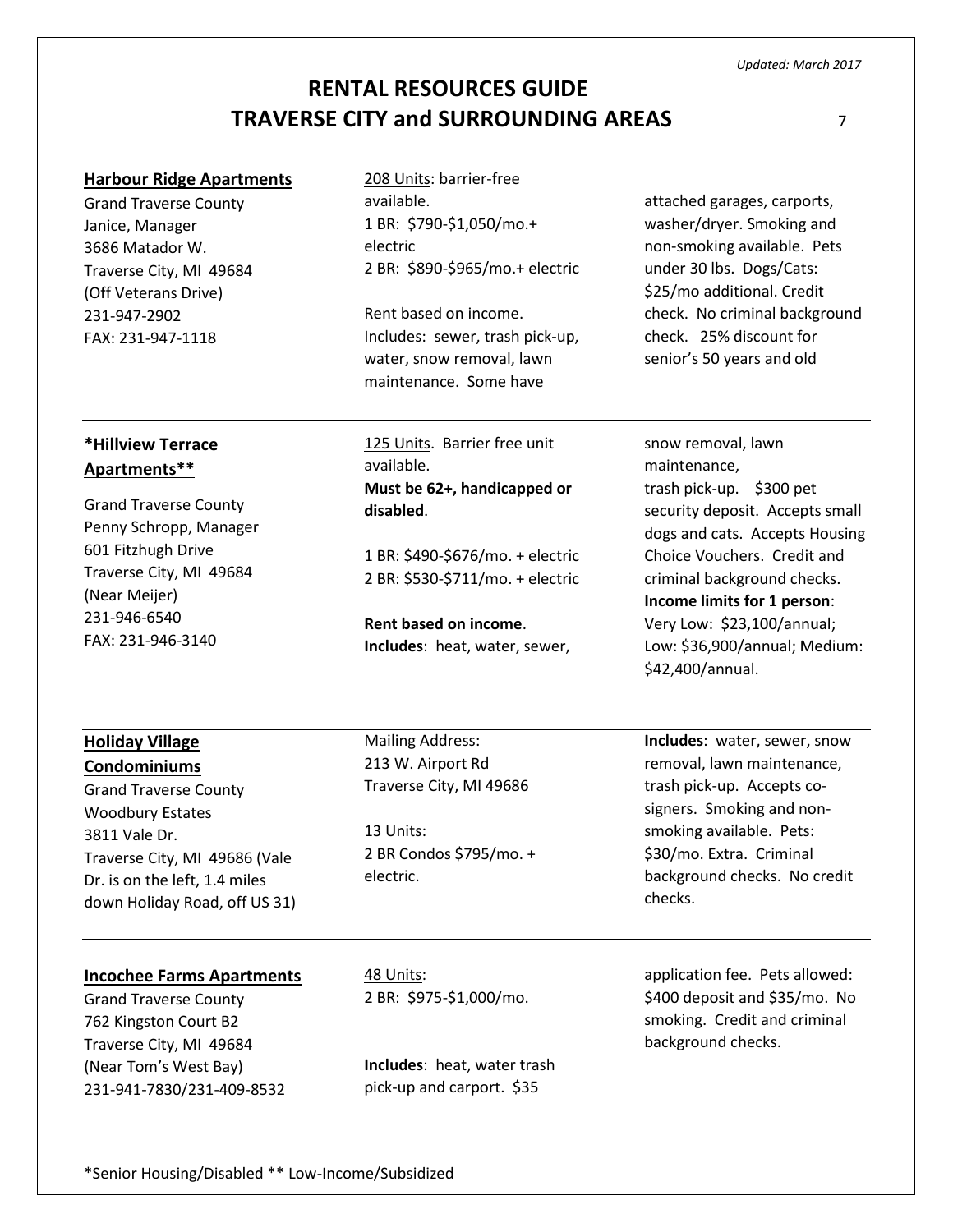\*Senior Housing/Disabled \*\* Low-Income/Subsidized

# **RENTAL RESOURCES GUIDE**

# **TRAVERSE CITY and SURROUNDING AREAS** <sup>8</sup>

### **Interlochen Apartments**

Traverse Company Grand Traverse County 10131 US 31 South Interlochen, MI 49643

**Keystone Village Apartments**

Manager

231-995-7714

Grand Traverse County Cindy Eveleigh, Housing Case

2943 Keystone Rd. N Traverse City, MI 49686

(1/4 mile west from Interlochen corner) Jeff Brackett 231-620-1800 Bob 231-620-4199 12 Units: 1 BR

1BR & 2BR: Project based vouchers. **Rent based on income.** Accepts Housing Choice Voucher.

I**ncome Limitations:** 

**Includes** all utilities. No application fee. No pets. No smoking. Credit and criminal background check.

**1 person: \$12,950/yr.; 2 persons: \$16,020/yr.; 3 persons: \$20,160/hr., and 4 persons: \$24,300** Applicants must be homeless, chronically homeless or survivor of domestic violence.

### **Kids Creek Apartments**

Grand Traverse County Kurt, Manager 909-911 West 7<sup>th</sup> Street Traverse City, MI 49684 231-947-8997

Office: M-F: 9-5pm

12 Units 6-2BR: \$850/mo. 6-2BR Townhouses: \$895/mo.

**Includes**: heat, water, and sewer. \$30 application Fee. No Pets or smoking. Credit and Criminal background checks.

### **Kings Court Mobile Home Park**

Grand Traverse County (888) 496-5164 or 231-946-5130 2899 LaFrainer Rd. Traverse City, MI 49686 Office Hours: Mon - Fri: 8:00 am - 5:00 pm Sat: 8:30 am -12:30pm

### **KMANCO**

Grand Traverse County 1028 Hanna Ave., Ste. C PO Box 5162 Traverse City, MI 49686 231-947-8997 FAX: 231-947-2064

Multiple 1 and 2 BR Rentals.

**Includes**: heat, water, and sewer. \$30 application Fee. No Pets or smoking. Credit and

criminal background checks. Co-signers required if tenant under 25. Accepts Housing Choice Vouchers. Credit and criminal background checks. [www.renttraversecity.com](http://www.renttraversecity.com/)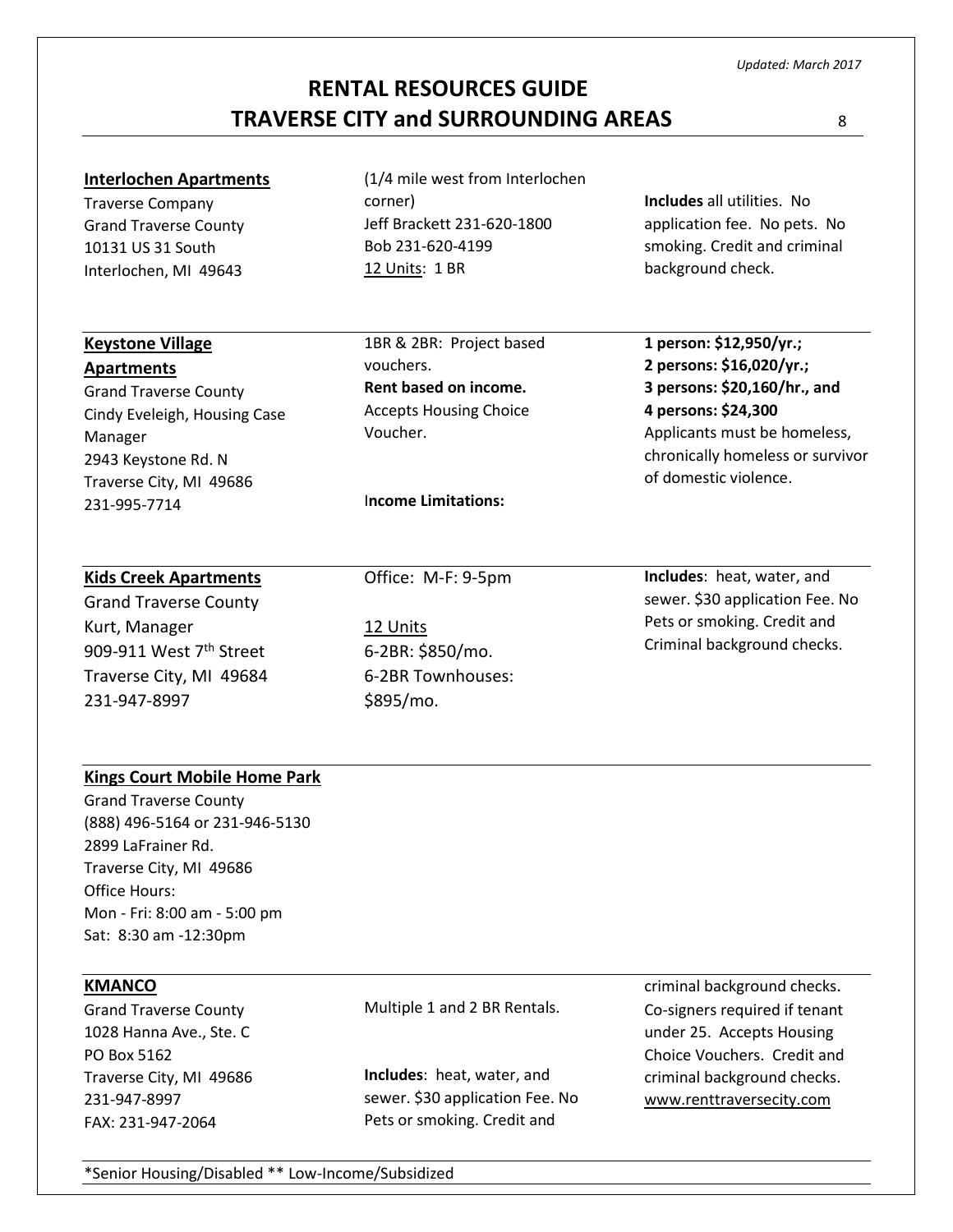# **RENTAL RESOURCES GUIDE TRAVERSE CITY and SURROUNDING AREAS** <sup>9</sup>

#### **Kuschell Properties**

Grand Traverse County Joan 505 Riverine Dr. Traverse City, MI 49684 231-947-0422 FAX: 231-929-4411

#### **Riverine: on Boardman River**

1 BR: \$800-\$850mo 2 BR: \$1,125-\$1,150/mo. Includes: water, sewer, trash pick-up. Turning into Condos(soon)

**Alpine:** in town 11-2 BR: \$795/mo. Includes: all utilities except electric. No application fee. No pets. Credit and criminal background check

#### **Pointe Village Apartments**

Grand Traverse County Annette, Manager 1646 Maple Ridge Way Traverse City, MI 49686 (Off Park Dr., near South Airport) 231-941-2400 FAX: 231-941-4572

260 Units: Barrier-free available. **Lake** 1 BR: \$825-\$1005/mo. + utilities 2 BR: \$935-\$1275/mo. + utilities 2 BR/2 BA: \$935-\$1275/mo. + utilities

**Income minimum: 3x's month rent.**

**Includes**: trash pick-up, carport. Rent depends on lake vs. non-lake unit. \$50 application fee. May accept cosigners. Allows up to 2 pets (30 lbs. or less). \$300 nonrefundable pet deposit. \$200 \$25/mo extra per pet. Credit and criminal background checks.

#### **Munson Place Apartments** Grand Traverse County Manager- Schmidt Rogers Management 441, 445, 449 Munson Place Traverse City, MI 49686 (Off Munson Ave. near Larkin Insurance Co. & NMC) (231) 941-0707 24 Units: 2 BR: \$825-\$900/mo **Includes**: heat, storage unit, W/D hook-up. Security deposit equal to one month's rent. Accepts Housing Choice Vouchers. Credit and criminal background checks.

#### **Northwest Michigan Community**

**Action Agency** 3963 Three Mile Rd. Traverse City, MI 49686 231-947-3780/844-900-0500 Detailed information at the end of list. **MSHDA** Housing Choice Voucher (HCV) program. Online Applications must be filled out on site at NMCAA. Please call to schedule an appointment. **Must be literally homeless to apply**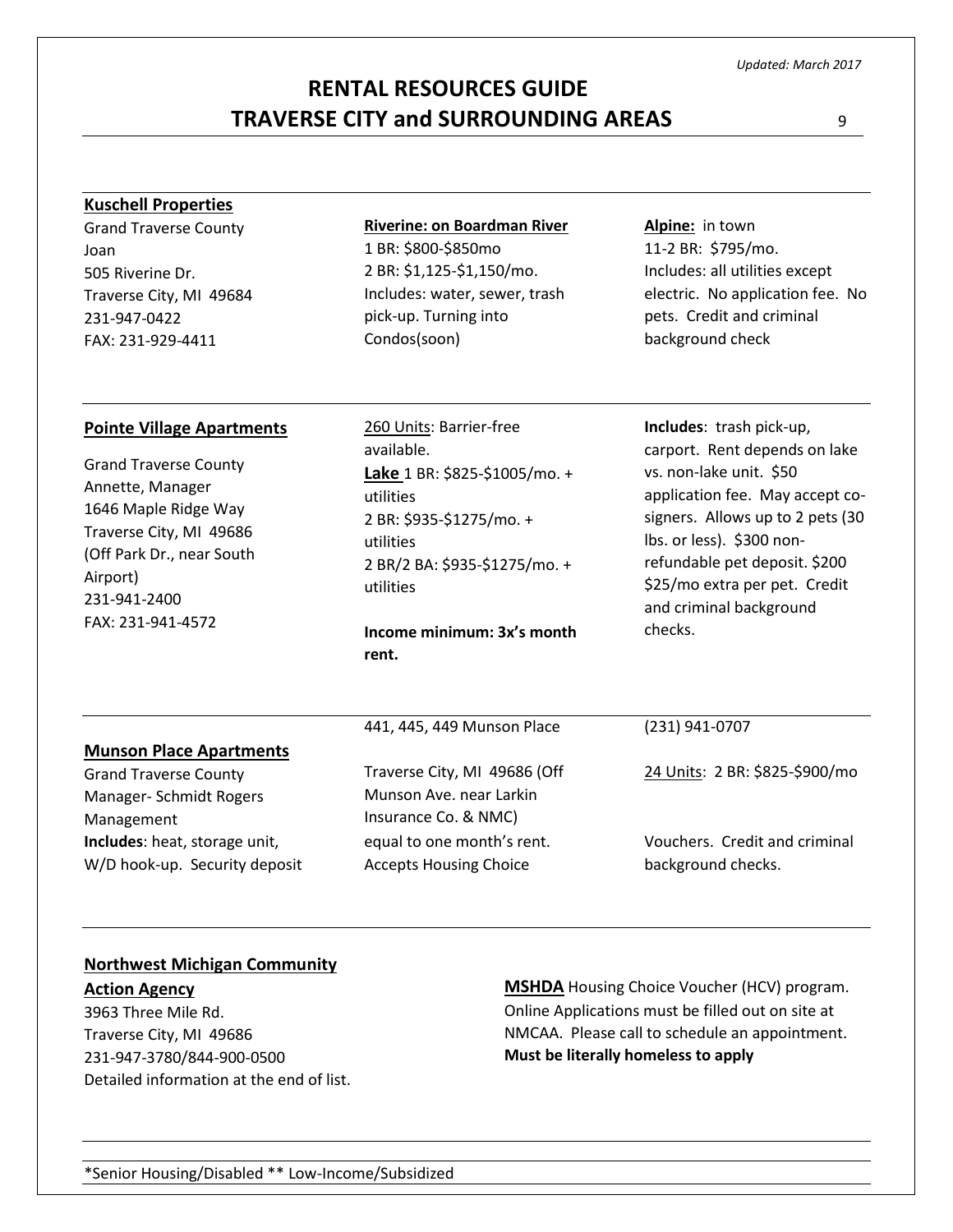# **Northwestern Michigan College Apartments**

**Grand Traverse County** www.nmc.edu/students/housi ng/apartments Gourlay, Kim — Office Manager-Auxiliary Services kgourlay@nmc.edu Oleson Center 1701 E. Front Street Traverse City, MI 49686 231-995-1119/FAX: 231-995- 1115

36 Units: 1 Barrier free available. 4 – 1 BR: \$675/mo. 2 BR: \$800/mo. Lease per semester

Security deposit of between 1 and 1 1/2 month of rent is required, must be paid out-ofpocket. Rent may be paid with NMC financial aid. Student must be taking at least 6 credits.

**Includes:** all utilities except phone, internet, and cable. Unfurnished except for stove/oven, refrigerator. Laundry facilities on site. No smoking. Service animals accepted. Accepts Housing Choice Vouchers. Credit and criminal background checks (don't automatically deny for crimes). Must be 21 or older

### **Oak Park Apartments\*\***

Grand Traverse County Renee: Property Manger 1663 Maylane, Ste. 100 Traverse City, MI 49686 (Next to Tendercare, off LaFranier Rd.) 231-947-3621 FAX: 989-817-4303 Office Hours: M-F 8:00am-4:00p,

94 Units: 1 BR: \$456-\$637/mo. 2 BR: \$486-\$685/mo. 3 BR: \$528-\$723/mo. 4 BR: \$564-\$714/mo.

### **Income maximum**:

1 person: \$30,540 2 people: \$34,920 3 people: \$39,300 4 people: \$43,520 5 people: \$47,160

6 people: \$50,640 7 people: \$54,120 **Rent based on income**. **Includes**: heat, water, sewer, trash pick-up, snow removal, lawn maintenance. No cosigners. No single, full-time college students. Service animals only. Smoking allowed. Accepts Housing Choice Vouchers. Credit and criminal background check

# **Orchard View**

**Townhouses\***\*

Grand Traverse County Managed by: Traverse City Housing Commission 150 Pine St. Traverse City, MI 49684 231-922-4915

FAX: 231-922-2893 20 Units – 3 BR & 4 BR **Townhouses Rent based on 30% of family income**. Maximum Income limits: 3 BR: \$27,750/annual 4 BR: \$30,800 /annual max.

**Includes**: water, sewer, trash pick-up, snow removal, lawn maintenance. Pets allowed (25 lb. Limit, 1 animal). Credit and criminal background checks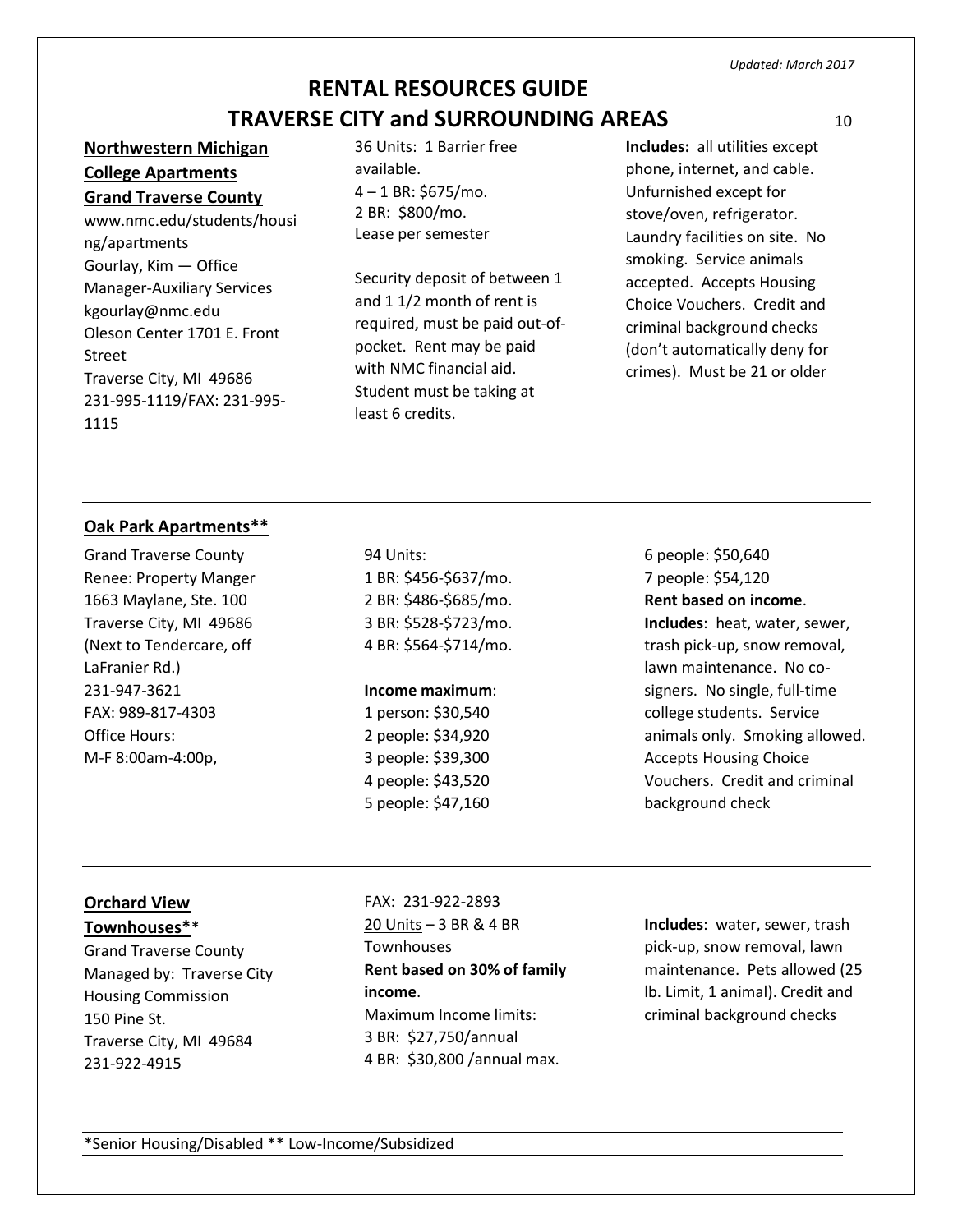# **RENTAL RESOURCES GUIDE TRAVERSE CITY and SURROUNDING AREAS** 11

#### **Putney, Phil**

Grand Traverse & Antrim **Counties** PO Box 238 Acme, MI 49610 231-932-7566

**Grand Traverse County** 22 Units: Single family homes

**Antrim County** 1-2 BR single family home in Elk Rapids, MI

**Supportive Housing for Homeless Families; those handicapped or disabled**. Restrictions: Must be a family of 3 or more. **Income must be at or below 30% of income for**

FAX: 231-922-2893

available.

115 Units. Barrier free

Barrier free units. Accepts cosigners. Allows pets at some rental units. Accepts Housing Choice Vouchers. Credit and criminal background checks

### **Ridgewood Supportive Housing**

Grand Traverse County 3104 Logan Valley Rd., Ste. 300 Traverse City, MI 49684 231-922-4915 or 231-947-6001 FAX: 231-947-6258

### **\*Riverview Terrace\*\***

Grand Traverse County Managed by Traverse City Housing Commission Kari, Intake Coordinator 150 Pine Street Traverse City, MI 49684 231-922-4915

### **Sabin Pond Apartments**

Grand Traverse County Ann Zenner, Manager 1381 North Keystone Rd. Traverse City, MI 49686 231-633-5320

12 Units: 1 barrier free. 2 BR: \$850-\$900/mo.

**family size.** Criminal background checks-no felonies. No Smoking. No pets except service animals. Long term lease and working with supportive agencies.

**Public Housing: Seniors, disabled 62+ years of age, handicapped or disabled.**

**Income limits: 1 per unit: \$21,600/annual 2 per unit: \$24,650/annual**

**Includes**: trash pick-up, snow and lawn care. No application fee. No animals. No smoking. Accepts Housing Choice Vouchers. No credit or criminal background checks.

### **Schmidt-Rogers Management, LLC**

Grand Traverse County Bobbi Jo Pyle, Manager 996 Garfield Woods Drive, Suite D Traverse City, MI 49686 231-941-0707/FAX: 231-929-1170 [www.schmidtmanagement.com](http://www.schmidtmanagement.com/)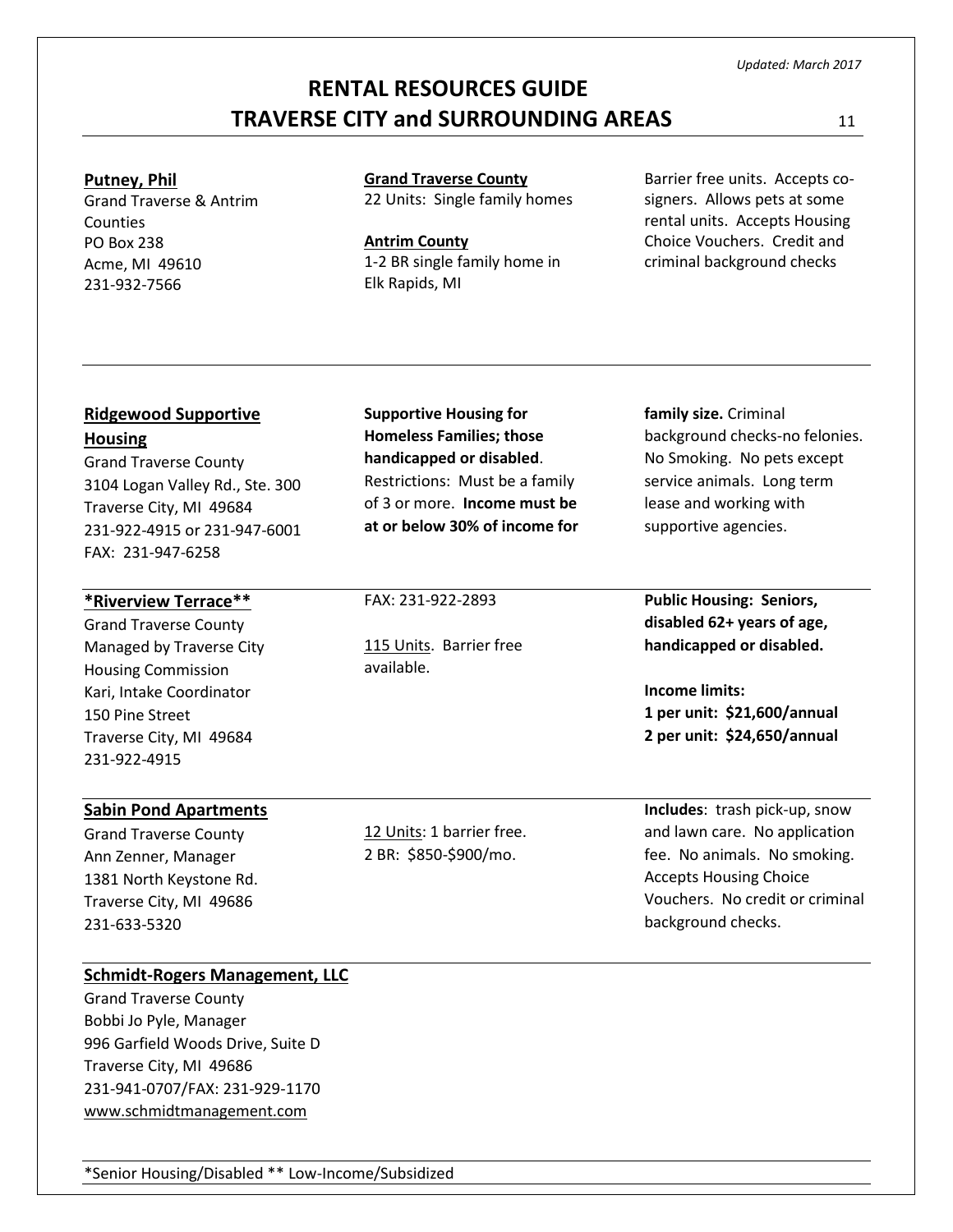# **RENTAL RESOURCES GUIDE TRAVERSE CITY and SURROUNDING AREAS** 12

#### **Silver Hills Apartments**

Grand Traverse County Jill Lewis, Manager 3837 Silver Lake Rd. Traverse City, MI 49684 231-409-0636

(South of Copper Ridge Development, near West Middle School)

16 Units: 1 Barrier free. 7- 1 BR: \$845-\$925/mo. 9 -2BR: \$885/mo.

**Includes**: heat, water, snow removal, lawn maintenance, sewer, trash pick-up. Tenant pays electric. No smoking. No pets. Credit and criminal background check.

#### **Sugar Plum Apartments**

Grand Traverse County Carol Davis, Manager 2692 Harbor Hill Dr. Traverse City, MI 49686 (Off Garfield Ave. near Garfield & South Airport Rd.) 231-947-7330 FAX: 231-947-0851

172 Units: Barrier free available. **Phase 1:** 1 BR/1 BA: \$670/mo. Includes heat. 2 BR/1 BA: \$785/mo. includes heat. **Phase 2:** 1 BR/1 BA: \$670/mo. 2 BR/1.5 BA: \$780/mo. 2 BR/2 BA: \$815/mo.

**Includes:** water, sewer, lawn maintenance, snow removal, trash, maintenance. Phase I: Heat included in some units. Accepts co-signers. Smoking allowed. Accepts Housing Choice Vouchers. Credit and criminal background checks*. Short wait list.* **Income limit**: 3x's gross monthly rate. 1 - \$2,010/mo 2 - \$2,235/mo

#### **Town and Country**

Grand Traverse County 849 Manor Lane Traverse City, MI 49686 231-947-4810 or (888) 404-1710 Mobile Home Units Office: M-F: 8:30 am – 5:00 pm; Sat. 8:30 am – 12:30 pm. Evenings by appointment.

# **Tradewinds Terrace**

**Apartments\*\*** Grand Traverse County Kerri, Assistant 851 Fitzhugh Drive Traverse City, MI 49684 231-946-2050 FAX: 231-946-1956

122 Units: Moderate income program. 1 BR: \$675/mo. market 2 BR: \$775/mo. market 3 BR: \$875/mo. market 4 BR: \$990/mo. market

All utilities included except telephone and cable. **Lower Income Program rents are based on 30% of adjusted gross income.** Does not accept cosigners. Smoking allowed. No pets. Accepts Housing Choice Vouchers. Credit and criminal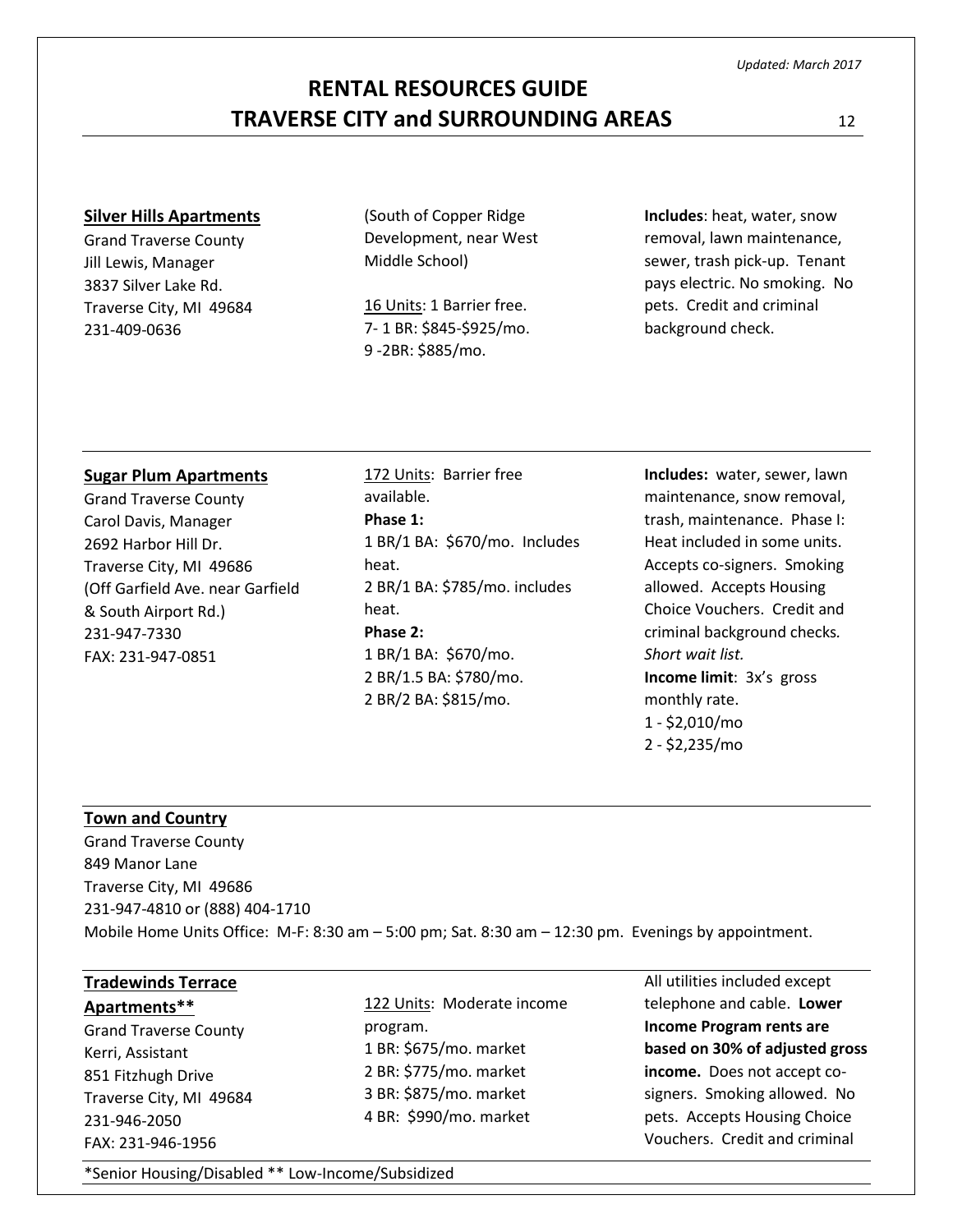# **RENTAL RESOURCES GUIDE TRAVERSE CITY and SURROUNDING AREAS** 13

background checks. Landlord reference checks.

**Traverse City Housing Commission Public Housing Authority**

Antrim, Benzie, Grand Traverse, Kalkaska, Leelanau and Wexford Counties 150 Pine St. Traverse City, MI 49684

231-922-4915 FAX: 231-922-2893

Traversecityhc.wordpress.com

Must be 62 years of age or older, a family with children, or handicapped/disabled. **Housing Choice Voucher waitlist closed until June 2018** 

Permanent Rental Assistance: Tenant pays 30-40% of gross adjusted monthly income**. Income limits apply. 1 person - \$21,600 annual; 2 people -- \$24,650/annual; 3 people - \$27,750; 4 people - \$30,800/annual**

### **The Village at Bay Ridge**

Grand Traverse County 3850 Scenic Ridge Traverse City, MI 49684 (Off Silver Lake Rd. near Barnes Rd) 231-995-9385

### **Village Glen Apartments**

Grand Traverse County Kim Fehrenbach, Manager1336 Birch Tree Lane Traverse City, MI 49686 (Off LaFranier Rd.)231-932-9506

available. Cats and dogs up to 20lbs. accepted. Must be 55+ years of age.

Barrier Free apartments

Affordable rent program: Minimum annual income \$ 18,528

Barrier free apartments. 81 – 2 BR: \$834/mo+ heat and electric 38 – 3 BR: \$983/mo. + heat and electric 3 BR Townhouses: \$496- 1,300/mo + heat, electric, water and sewer.

Security deposit is equal to one months rent. Smoking allowed. Cats and dogs 20 lbs and under allowed \$20/mo extra; \$200 non-refundable pet fee. \$25 application fee/adult. Accepts Housing Choice Vouchers. Credit and criminal background checks.

(deposit returned at check out if management approves room condition and receives key back).

### 119 Units:

#### **The Whiting**

Grand Traverse County 152 ½ East Front Street Traverse City, MI 49684 231-947-6360 Hours: M-W-F 12:00 pm – 2:00 pm and T-Th 3:30 pm-5:30 pm

Rooms for rent by month. Basic room with shared bathroom: \$425/mo. Room w/ private bathroom: \$600/mo. \$100 key and room cleaning deposit due upon check in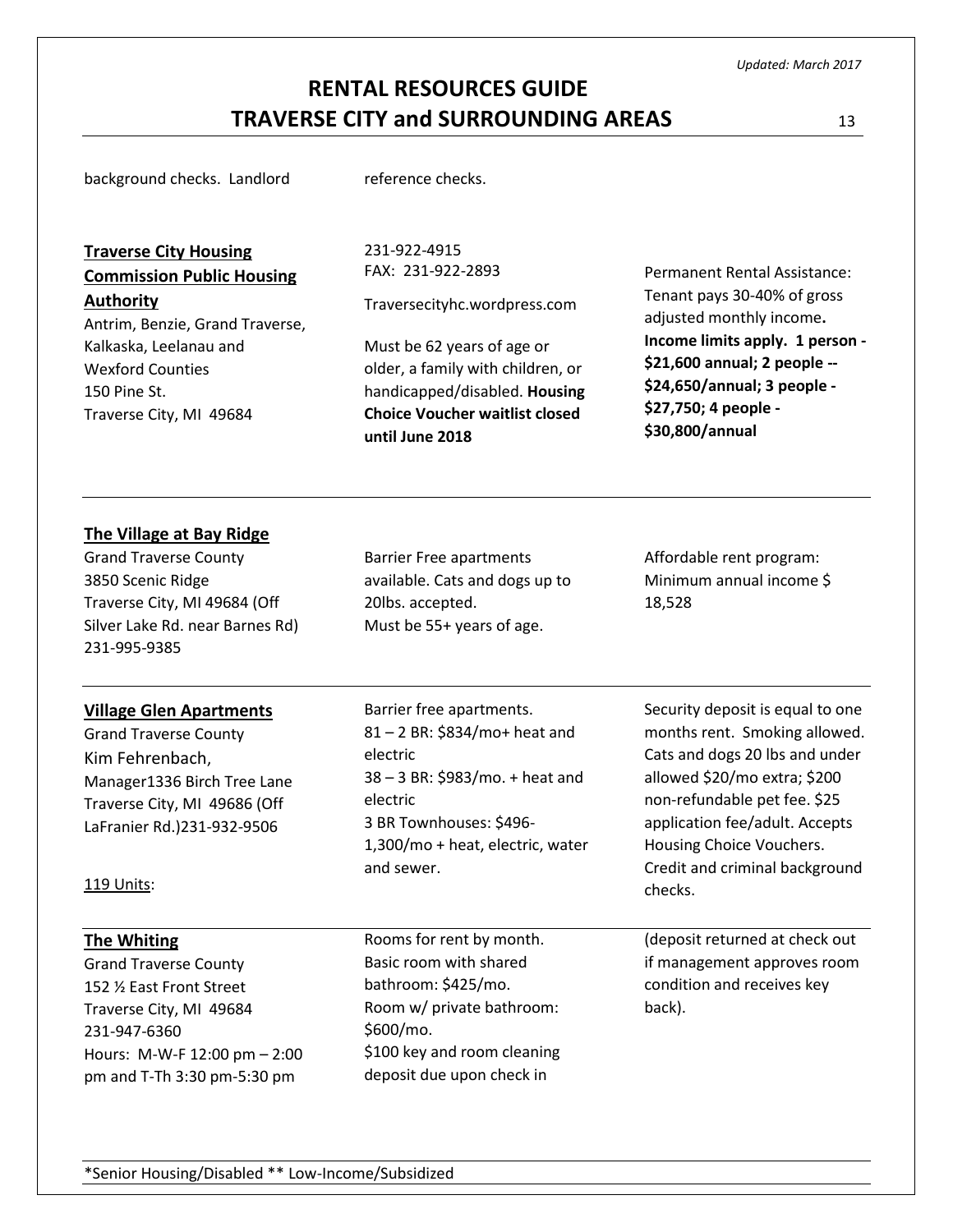# **RENTAL RESOURCES GUIDE TRAVERSE CITY and SURROUNDING AREAS** 14

# K**alkaska County**

#### **Central Lake Townhouses**

Managed by KMG Prestige (Senior Haven office) Michelle, Manager 2180 N Birch St, Kalkaska, MI 49646

# **Kalkaska Woods Apartments**

#### **& Westside Junction**

Kalkaska County Red Oak Management Zabrina Watt, Manager Mail application to: PO Box 1531 Kalkaska, MI 49646 506 N. Cedar Kalkaska, MI 49646 231-258-3210

Hours: M-F 8:30am- 4:30pm 231-258-4250 8 Units: 6 - 1BR: \$570-\$740/mo. 2 - 2BR: \$610-\$755/mo.

2 handicap/barrier free 1 BR: \$534+/mo. 2 BR: \$624+/mo. 3 BR: \$720+/mo.

**Includes**: all utilities except electric. Smoking allowed. No pets. Rental assistance when available. Accepts Housing Choice Voucher. Credit and criminal check. Rental reference check.

Includes: water, sewer, trash and heat. \$15/ adult application fee. Service animals only. Accepts Housing Choice Vouchers. Credit and criminal background checks.

# **Westside Junction**

**Apartments\*\*** 24 Units: 1 BR: \$520/mo. 2 BR: \$615/mo.

#### **2-handicap/barrier free units.**

Includes all utilities except electric. No application fee.

Maximum income limits for both complexes: 1 BR: \$23,220/annual 2 BR: \$26,520/annual

#### **\*Level Acres\*\***

Kalkaska County Donna, Manager 504 S. Orange Street Kalkaska, MI 49646 231-258-9107

#### FAX: 231-258-9198

36 – 1 BR Units - \$527/market **Must be 62+ years to apply**. **Rental assistance available (30% of gross monthly income**). **Utilities included**. Pets allowed

(14 lbs. and under) with \$300 pet deposit. Credit and criminal background checks**. Income limits: 1 person: \$19,000 max.; 2 person: \$21,700 max**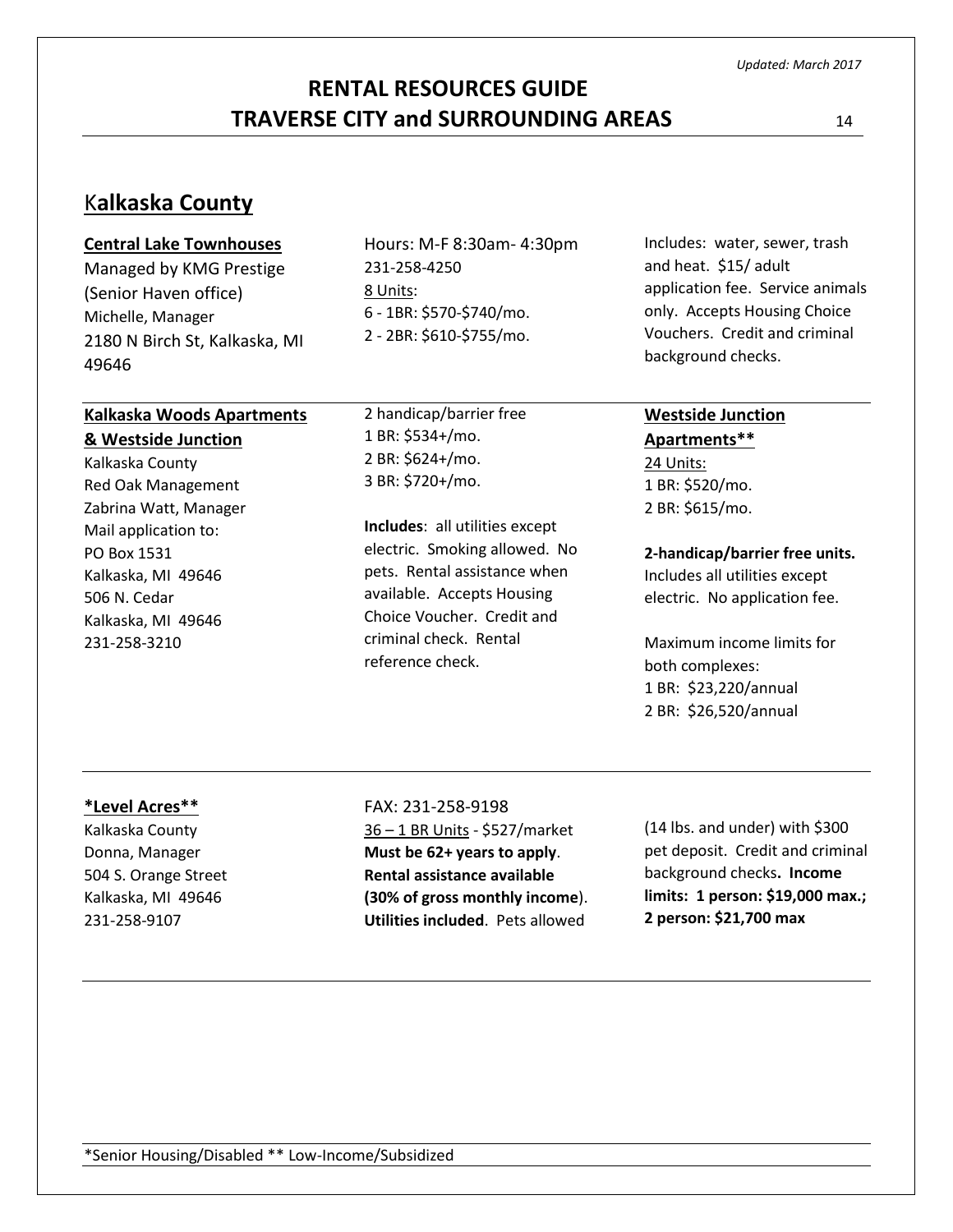# **RENTAL RESOURCES GUIDE TRAVERSE CITY and SURROUNDING AREAS** 15

#### **Red Oak Management**

Kalkaska County 506 N Cedar St, Kalkaska, MI 49646 616-696-9678 Hours: M-W-Th 8:00am- 2:00pm

### **\*Senior Haven\*\* (Seniors**

**ONLY)**

Kalkaska County Michelle, Manager 2180 N. Birch St. Kalkaska, MI 49646 231-258-4250

42 Units: 2 Barrier free. 38 – 1BR: \$601-\$652 4 – 2BR: \$761-\$827

# **Rent based on 30% of**

**income.** Includes: water, sewer and trash removal. No application fee. 62+ or disabled. Smoking and pet allowed. Credit and criminal background checks.

| Sandy Pines** |
|---------------|
|               |

Kalkaska County Mimi, Manager c/o 2180 N. Birch, B17 Location: 748 S. Cedar St.

### **The Village at River's Edge Apartments**

Kalkaska County Cindy Beaton, Manager 15 River's Edge Rd. NW Kalkaska, MI 49646 231-258-5300 (North of M-72 on old M-66 and S. Elm Street)

Kalkaska, MI 49646 231-384-6600

1BR: \$467-\$648/mo. 2BR: \$493-\$693/mo. **Rent is based on income. 100% Subsidized**  Barrier free units available

3BR: \$580-\$688/mo.

Hours: Monday- Friday 9am to 5pm. Weekend by appointment only.

48 Units: 2 BR/2 BA: \$559-\$621/mo. 3 BR/2 BA: \$629-\$701/mo.

**Includes**: snow removal, lawn care, sewer, trash pick-up.

Tenant pays electric, gas and water. \$25 application fee for each adult. No smoking. Pets allowed with restrictions.

**Income limits apply/minimum income is \$18,213 gross.**

Accepts Housing Choice Vouchers. Credit and criminal background check.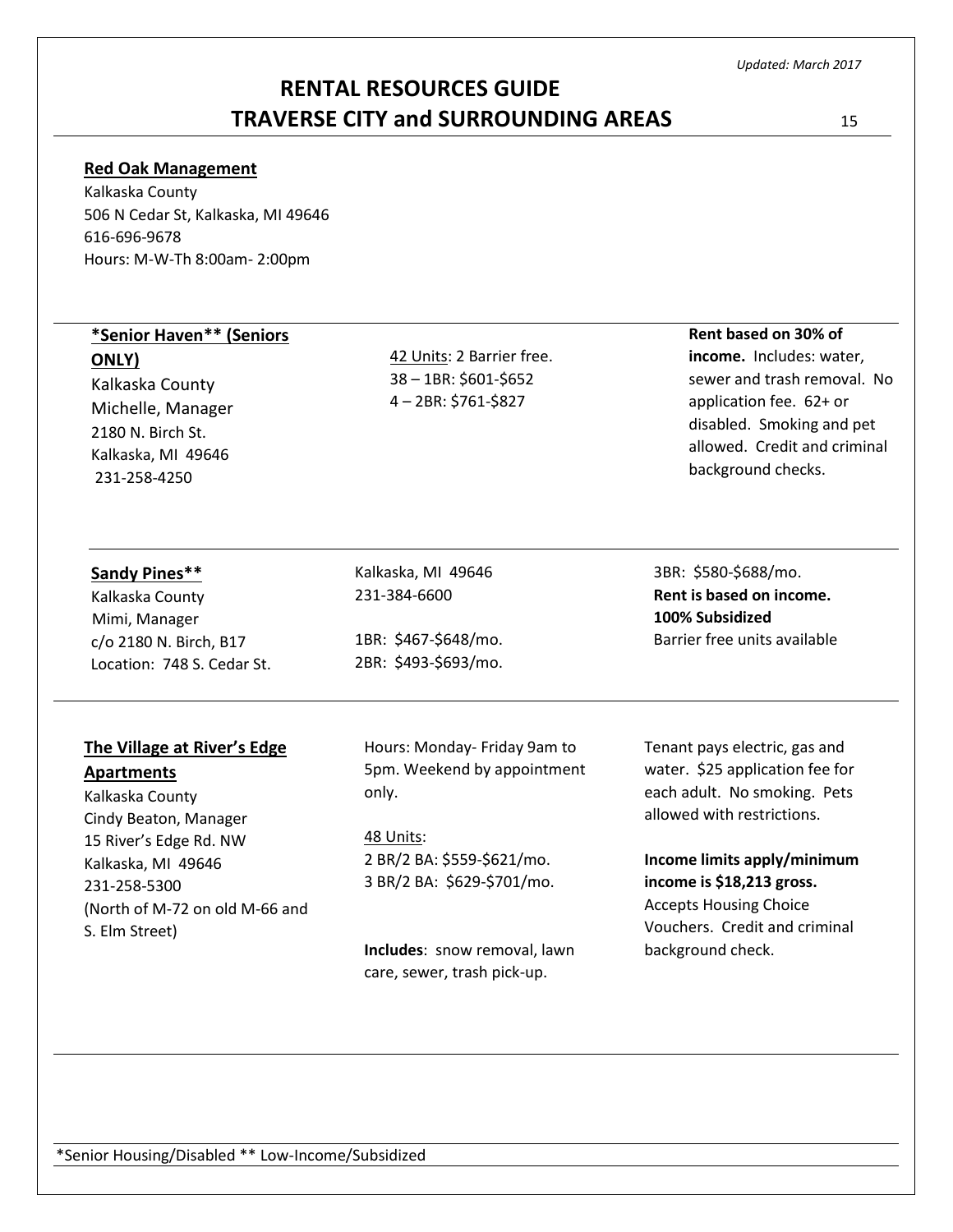# **RENTAL RESOURCES GUIDE TRAVERSE CITY and SURROUNDING AREAS** 16

# **Antrim County**

### **\*Bellaire Senior Apartments**

Antrim County Sheilah Blackledge, Manager 231-347-3655

1695 Meadow Way, Petoskey, MI 49770

11 Units 2BR: \$585

Includes: Water, Sewer and trash. Tenant pays: gas and electric. Must be 55+ years to apply. Income limits restricted, contact office.

### **Downey Street Apartments**

Antrim County & Kalkaska Todd, Manager Mailing address: P.O Box 298 Mancelona, MI 49659 231-587-9129 FAX: 231-356-3504

### 6 Units (duplexes) 2BR: \$550/mo. Includes: water, lawn, and trash pick-up.

12 Units (single family homes) Antrim and Kalkaska Counties

2-4 BR: \$500-\$650/mo.

Includes: water. May accept cosigners. No pets. No Smoking. Accepts housing Choice Vouchers. No credit or criminal background check.

### **Elk Rapids Apartments**

Antrim County Jackie, Manager Physical Address: 930 Hwy. US 31 Elk Rapids, MI 49629-9785 231-264-5353 FAX: 231-264-0355

47 Units: 2 barrier-free Units: 930A, 930B, 940B, 950A 1 BR: \$475-\$676/mo. 2 BR: \$520-\$709/mo 3 BR: \$535-\$740/mo.

Rent based on income. \$25 application fee/per adult at time of application.

### **Meadow Run Apartments\*\***

Antrim County Michelle, Manager 311 W. Limits Mancelona, MI 49659 Office: 2180 N Birch St, Kalkaska, MI 49646 (231) 258-4250

16 Units: 1BR, 2BR, 3BR 1BR: \$490-\$648 2 BR: \$575-\$670/mo. 3 BR: \$635-\$702/mo. Includes: all utilities except electric. Security deposit equal to one month's rent and can be divided into 3

**Includes**: all utilities except electric. No co-signers. Service animals only. Smoking allowed. Accepts Housing Choice Voucher when needed. Credit and criminal background checks.

payments if needed. \$15/adult application. Nocosigners. Service animals only. Smoking allowed. Accepts Housing Choice Vouchers. Credit and criminal background checks.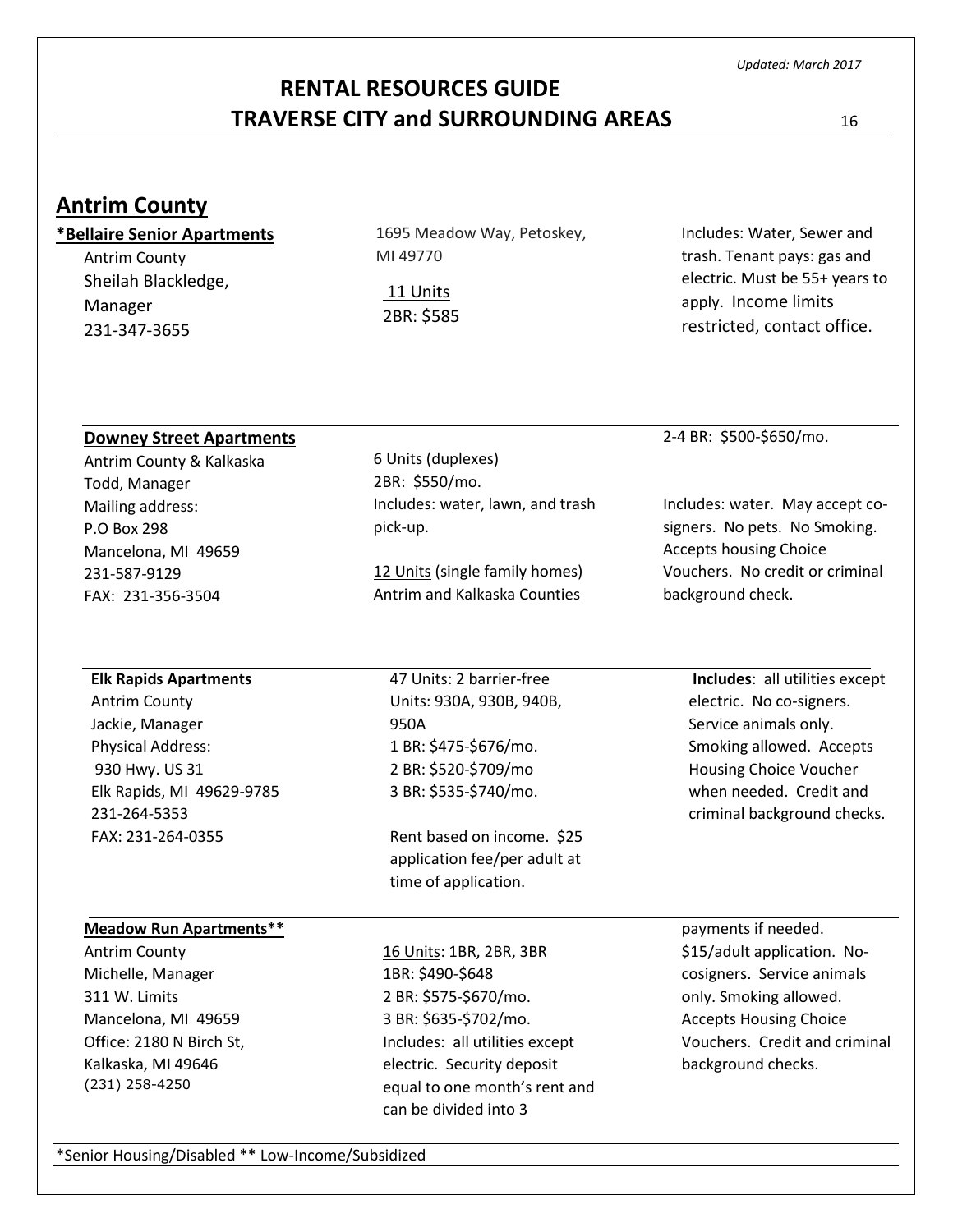# **RENTAL RESOURCES GUIDE TRAVERSE CITY and SURROUNDING AREAS** 17

#### **\*\*Noble Pines Apartments\*\***

100% subsidized Antrim County Elk Rapids Housing Commission Vicky 701 Chippewa Elk Rapids, MI 49629 231-264-5831

#### FAX: 231-264-0180

20 Units: 1 BR based on 30% of income. Income limit: less than \$20,000/annual. If over, flat rate: \$515/mo. All utilities included.

Seniors 62+ or government approved disability or handicap. No application fee. Small pets allowed. Designated smoking areas outdoors. Credit and criminal background checks.

#### **Pine Apartments**

Antrim County 8205 Ballard St. Central Lake, MI 49622 Mail applications to: 8030 West Old State Central Lake, MI 49622 (231)544-9898

(Approximately 50 miles north of Traverse City) Units: Barrier-free available. 9 – Studio apartments 12 – 2 BR apartments

Includes: water, sewer, trash pick-up, snow removal, lawn

maintenance. No application fee. May accept co-signers. Smoking allowed. Pets allowed \$50/mo. per pet. Accepts Housing Choice Vouchers. Credit and criminal background checks.

#### **Village Apartments I, II, III**

Antrim County Danielle, Manager 111 S. Birch Street, Apt. A Bellaire, MI 49615 231-533-6775 FAX: 231-533-6509 Office Hours: M-F 8:00am-12:00pm

44 Units: 4 barrier free units. 1 BR: \$529/mo. 2 BR: \$569/mo. 3 BR: \$609/mo.

**Includes:** water, sewer, snow removal, trash pick-up. Tenant pays electric. \$20 application fee. No pets. **Rent based on 30% of income**. Accepts Housing Choice Vouchers. Credit and criminal background check.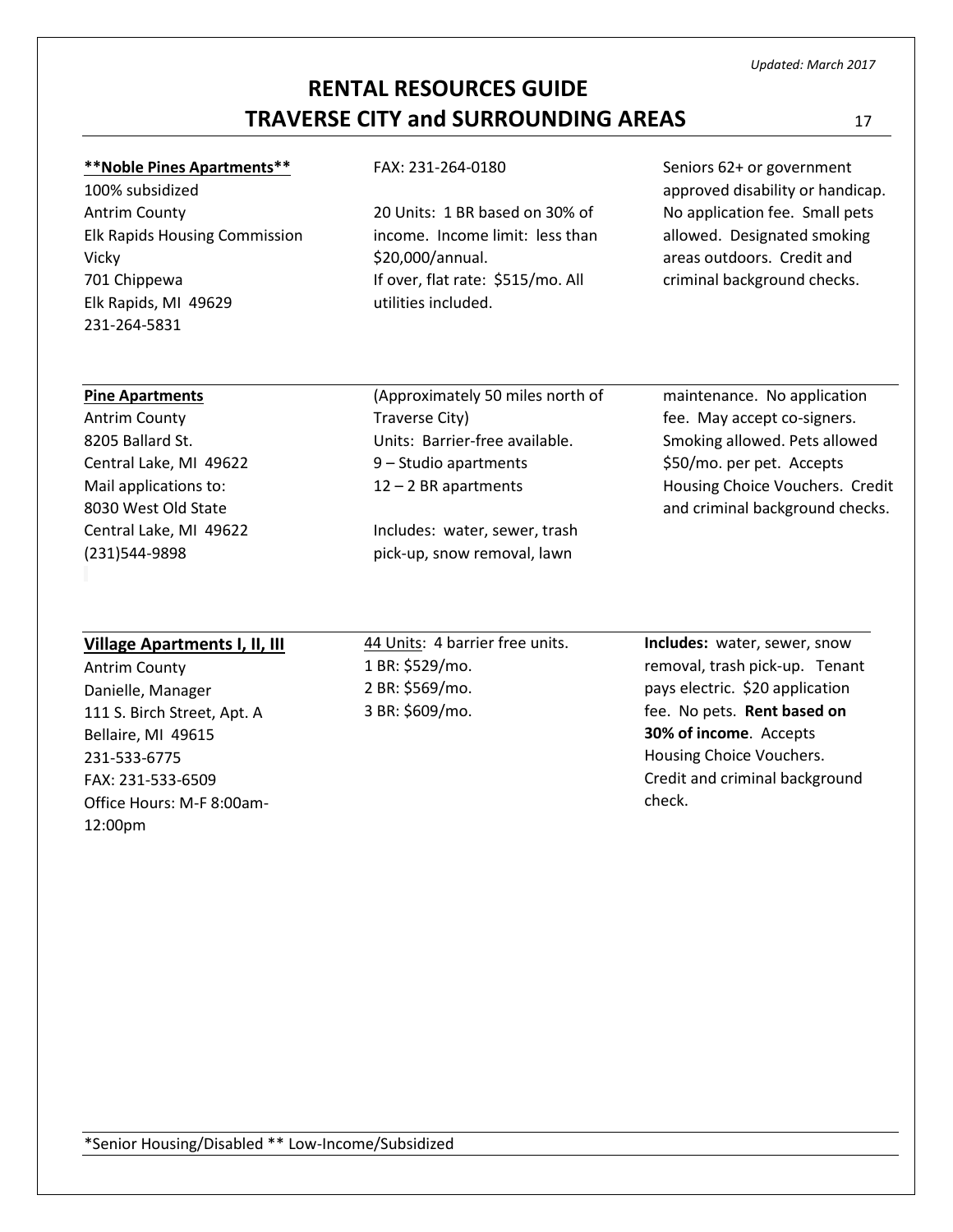# **Leelanau County**

### **Empire Apartments\*\* Lake City Apartments\*\***

Leelanau County KMG Prestige 10051 Michigan Avenue Empire, MI 49630 231-835-2061 **Empire Apartments:** Valerie Syers, Property Manager 100% Subsidized 12 – 1 BR: \$547/mo. Basic \$710/mo. Market 6 – 2 BR \$577/mo. Basic \$775/mo. Market

#### **Lake City Apts**:

Office: 801 King Street Lake City, MI 49651 Mailing: C/O Village Glen Marion 520 West First St Apt 107 Marion, MI 49665 231-434-9446 (not all subsidized) 12-1 BR: \$553/mo. Basic \$745/mo. Market 6- 2 BR: 588/mo. Basic \$780/mo. Market

#### **Rent based on 30% of income.**

**Includes**: heat, lawn maintenance, trash pick-up, snow removal. Tenant pays water and electric. Laundry facilities. Service animals only. Credit, criminal and landlord background checks. Go to: [www.upcap.org](http://www.upcap.org/) for housing application.

All has 2 complexes in Marquette and Lake Superior with openings. Accepts HCV.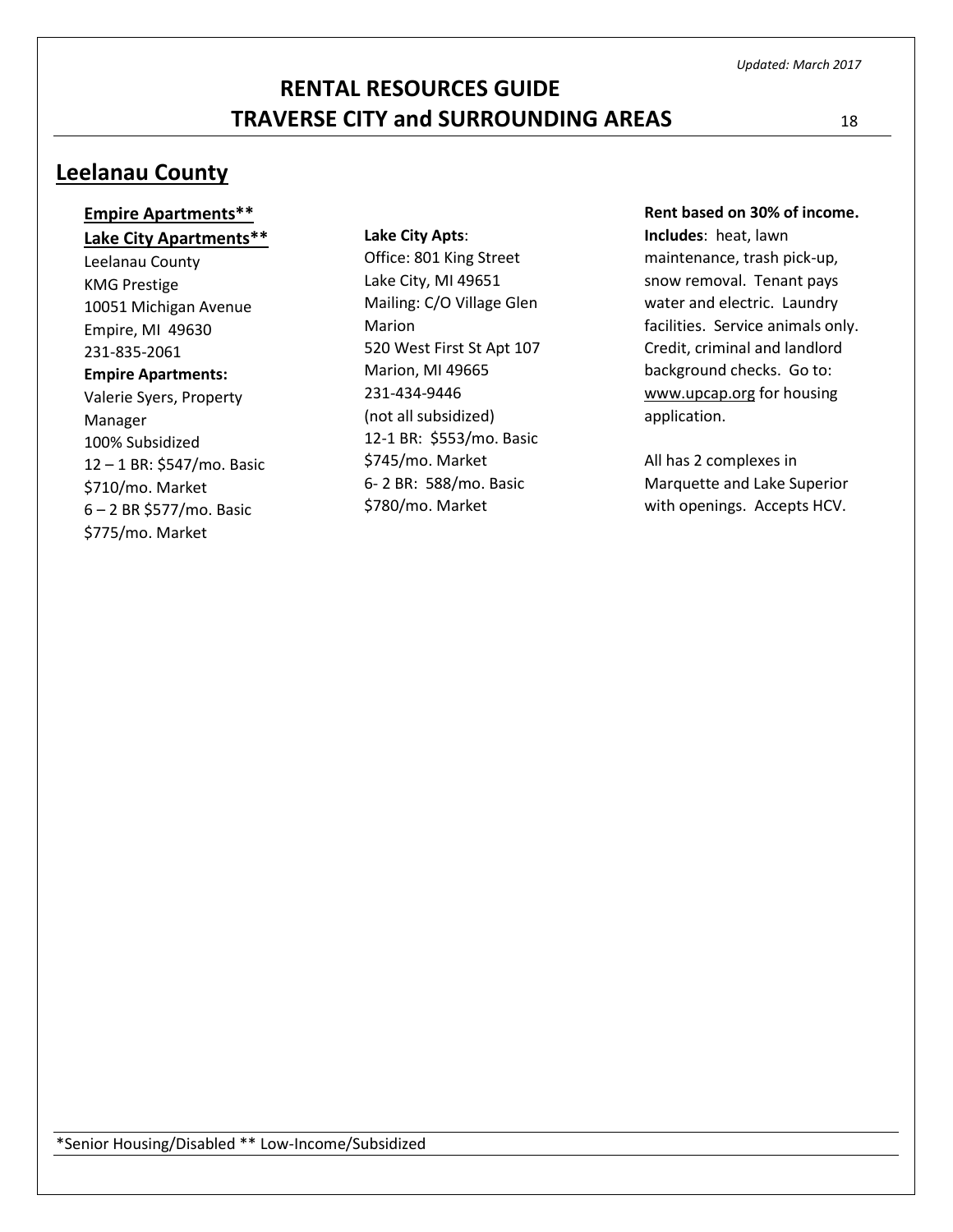# **Northwest Michigan Community Action Agency**

(Housing Assessment Resource Agency-HARA) 3963 Three Mile Road Traverse City, MI 49686 1-800-632-7334/231-947-3780 FAX: 231-947-4935

### **Housing Programs**

### **Homeless & Potential Renters**

Provide guidance and one-time cash assistance, when available & those who qualify, to help establish permanent housing for those without a home.

### **Homeowners**

Counseling & one-time cash assistance, when available, can be provided to homeowners to prevent mortgage foreclosures.

### **Community Services**

 **Free Foreclosure Prevention, Education & Counseling Homebuyer Purchase rehabilitation Program**

Helps low to moderate income individuals 7 families purchase an existing home. Buyers are assisted with down payment assistance and funds for major repairs.

### **Financial Management Services**

- **Individual Development Accounts**
	- Savings program for people who want to build financial assets. Every \$1 that you save is matched with \$2-3 for a total of \$4000 saved, which may go towards the purchase of an asset (home, business

or post-secondary education). Income limits apply. Must save \$20 per month and attend financial management and asset planning classes.

### **Budget Counseling**

Offers financial management workshops & individual counseling which helps participants learn basic household budgeting, debt management & credit repair.

### **Home-Ownership Counseling**

Provides pre-purchase classes for those interested in buying a home, home-purchase education & counseling for home retention.

**Home Improvement Program-**Benzie County May be eligible for the CDBG program.

### **Home Preservation Grant**

This grant is to be used to do home repairs for income eligible homeowners in Grand Traverse and Leelanau counties.

### **Weatherization**

Provides free energy conservation measures to assist low-income homeowners & renters in reducing home heating costs.

### **Emergency Assistance**

Provided to low-income individuals & families for housing/shelter, heat, utilities, household contents, etc. as funds are available.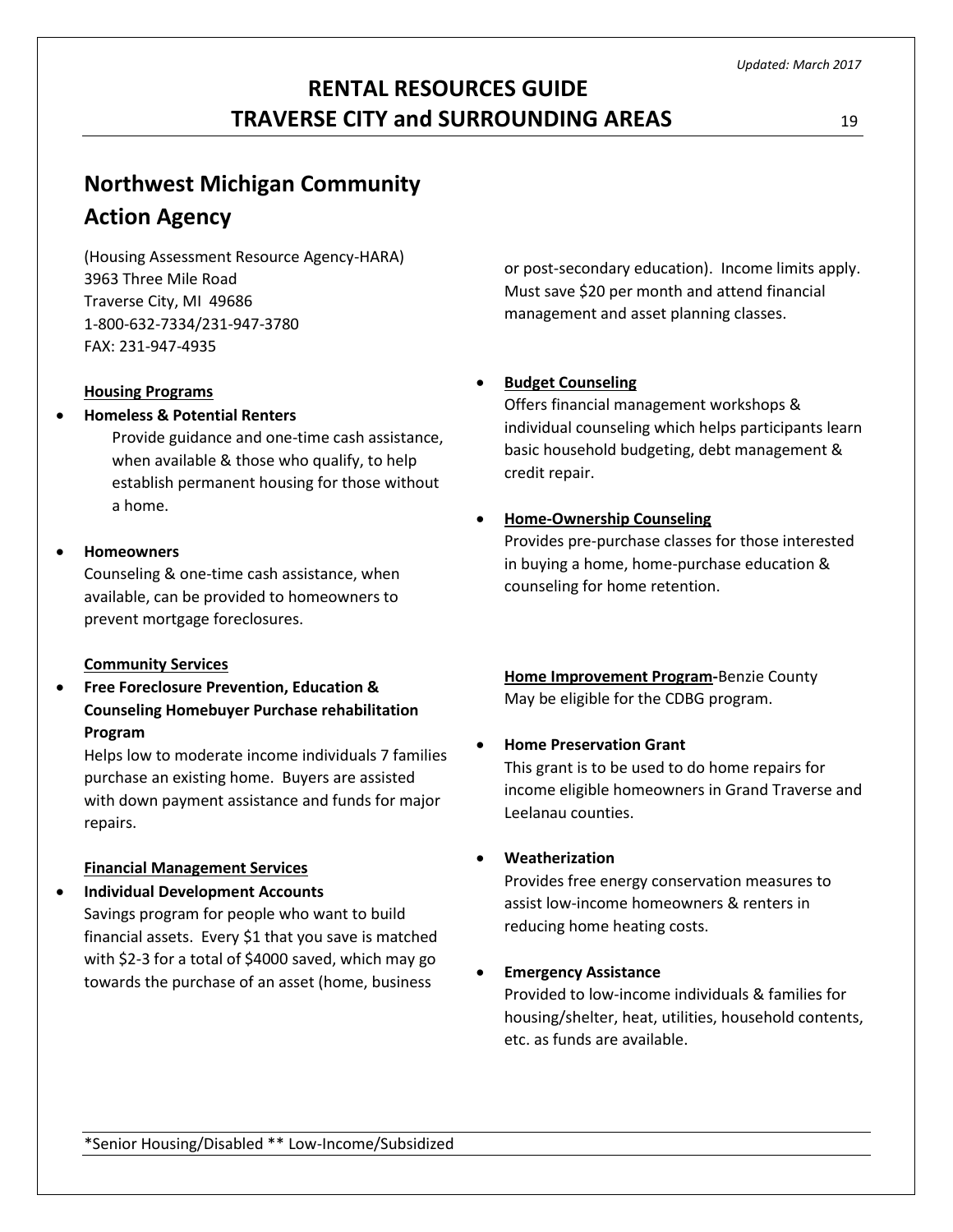# **RENTAL RESOURCES GUIDE TRAVERSE CITY and SURROUNDING AREAS** 20

# **MOBILE HOME PARKS**

# **Cherryland Mobile Home Park**

3011 Garfield Road North Traverse City, MI 49686 231-946-6694

## **First Point Mobile Home**

7903 East Birch Point road Traverse City, MI 49684 231-946-2378

## **King's Court Mobile Home Park**

2899 LaFranier Road Traverse City, MI 49686 866-786-4113 [kingcourt@suncommunities.com](mailto:kingcourt@suncommunities.com) [www.4kingscourt.com](http://www.4kingscourt.com/)

## **Meadow Lane Mobile Home Park**

4310 Meadow Lane Drive Traverse City, MI 49684 231-946-2988

# **Silver Lake View**

22 Silver Lake View Court Traverse City, MI 49684 616-946-4436

# **Silver Shores Mobile Home Park**

1257 Overlook Road Traverse City, MI 49684 616-943-4470

# **Suburban Estates**

7235 Suburban Drive Traverse City, MI 49684 616-947-9602

# **Town and County Mobile Village**

849 Manor Lane Traverse City, MI 49686 [townandcountry@suncommunities.com](mailto:townandcountry@suncommunities.com) 222.4townandcountry.com

# **Woodcreek** 440 South Airport Road East Traverse City, MI 49686 231-933-4800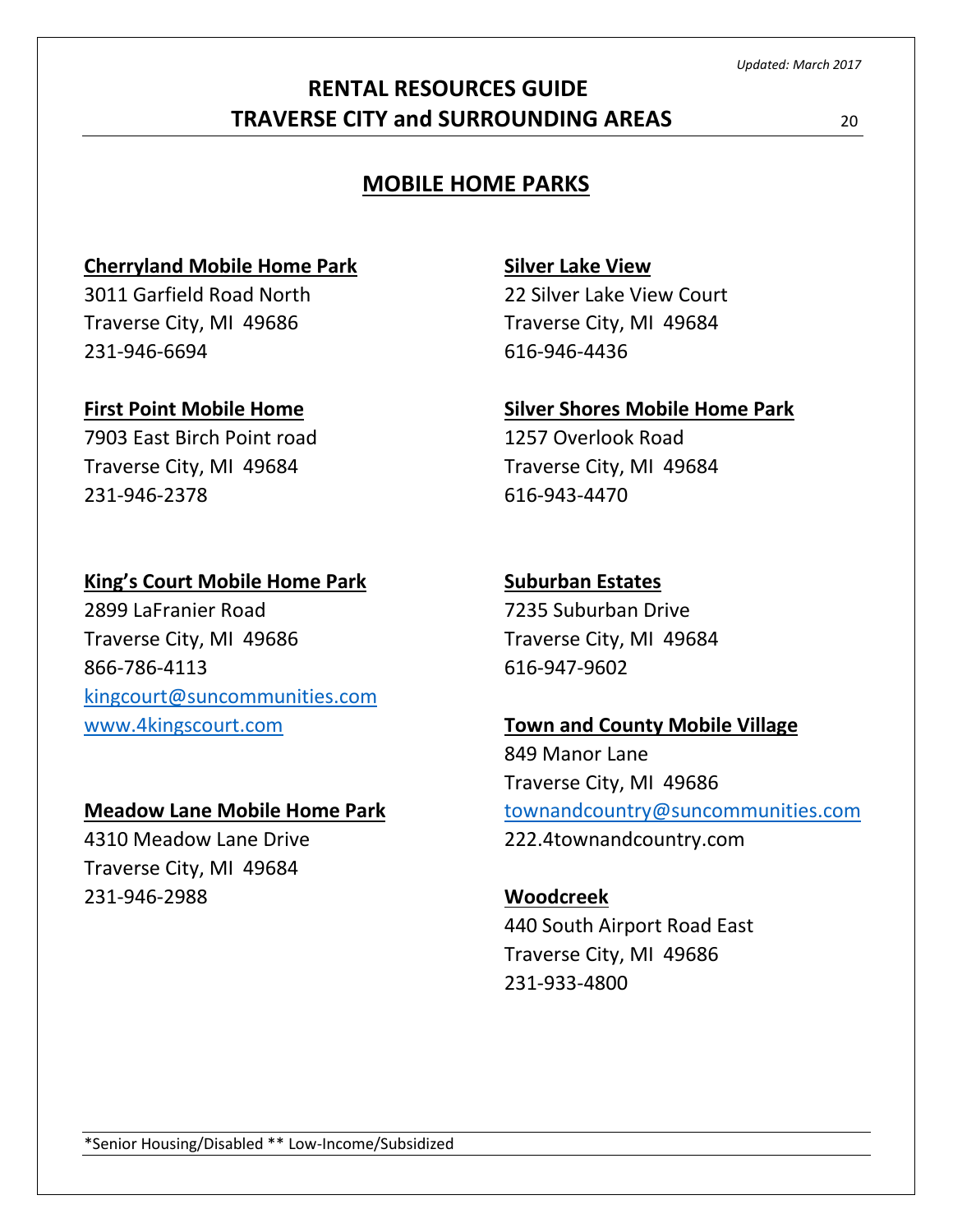# **RENTAL RESOURCES GUIDE TRAVERSE CITY and SURROUNDING AREAS** 21

# **OTHER RESOURCES**

### **Community Mental Health 231-922-4850**

Grand Traverse & Leelanau Counties For Housing Assistance: Call Northern Lakes CMH 105 Hall Street Traverse City, Michigan 49684

Housing Assistance: Assistance with short-term, transitional, or one-time only expenses in an individual's own home that his/her resources and other community resources could not cover.

# **Habitat for Humanity 231-941-4663** Grand Traverse Region **FAX: 231-941-2403** Contact: Nancy Kiogima, Family Services Mgr. 1129 Woodmere, Suite F Traverse City, MI 49686 [nkiogima@habitatgtr.org](mailto:nkiogima@habitatgtr.org) [www.habitat.org/homeowner](http://www.habitat.org/homeowner)

Selects in cycles. Must attend application fair to receive application. Credit check, home check, and requires 15 hours before accepted and 260 after (for a total of 275 sweat equity hours). No bankruptcy within last 3 years.

## **Host Homes for Homeless Youth 231-922-4800**

Host Homes program provides a safe place for youth to call their own, as well as guidance and support to those willing to host a teen in their home long-term. Host Homes for Youth is a program of Child & Family Services and Third Level.

## **Leelanau County Housing Program/Leelanau REACH 231-386-9054**

Leelanau County **FAX: 231-265-0174** Contact: Ty Wessell 113 S. Grand Ave. PO Box 546 Leland, MI 49654 [www.leelanaureach.com](http://www.leelanaureach.com/) or [rcrummel@co.leelanau.mi.us](mailto:rcrummel@co.leelanau.mi.us)

Non-profit housing development corporation. Marketing of affordable homes in Leelanau County. Foreclosure Prevention Program with loans and grants. Housing development and rehab program.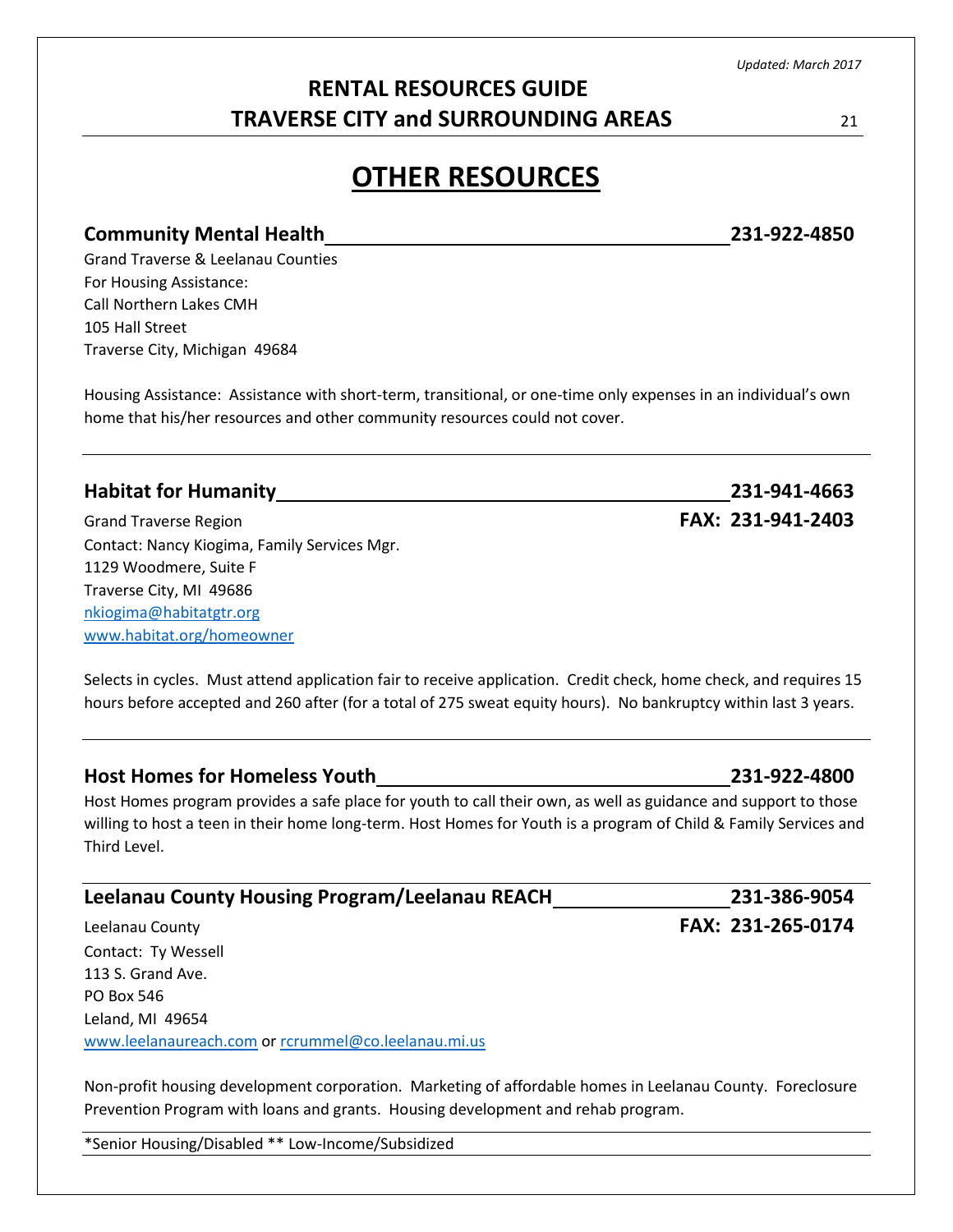# **Madeline's House 231-941-1210 Transitional House Program FAX: 231-941-1734** Grand Traverse County Office: Women's Resource Center 720 South Elmwood, Suite 2 (near corner of  $11<sup>th</sup>$  & Elmwood) Traverse City, MI 49684 5 family rooms. No Barrier-Free units available. Cost is 30% of income, maximum \$400/mo. Minimum varies based on family size and income. Includes: heat, electricity, water, sewer, trash pick-up, lawn maintenance, laundry facilities. No application fee. No smoking or pets allowed. Does NOT accept Housing Choice Vouchers. Criminal background check. No credit check. Criteria: women with children, domestic violence. **Northern Living Non-Profit Housing Corporation 231-922-4886** Antrim County Contact: Steve H. Perdue 2883 Aeropark Drive Traverse City, MI 49686 3 duplexes (12 total rooms). Located in Mancelona (units are located at the north end of the city). Supportive housing, must meet income guidelines and person 25+ with disability (mental illness/developmental disability). Must be referred by North Country CMH. **Northwest Michigan Support Housing (NMSH) 231-929-1309** (Formerly Foundation for Mental Health) Grand Traverse, Kalkaska, Benzie, Leelanau & Antrim Counties Contact: Genell Sivek 310 West Front St., Suite 407 Traverse City, MI 49684 FAX: 231-929-2351 Eligibility: Homeless by HUD definition, very low income, adults with special needs; mental illness, developmental disability, substance abuse, HIV/AIDS, fleeing domestic violence. Tenant pays 30% of income. If interested, individuals/families must contact the local HARA to complete assessment: 1-844-900-0900.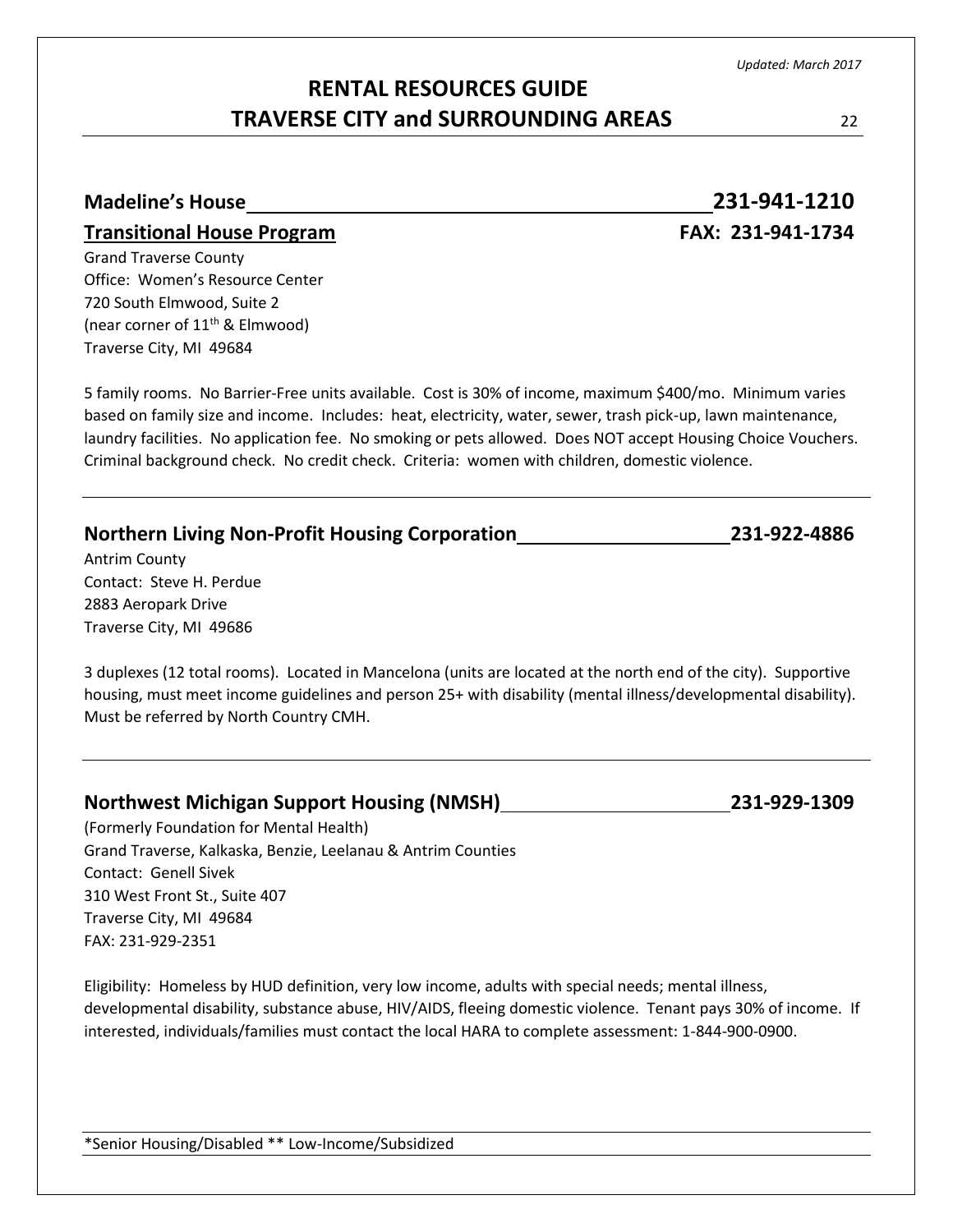# **RENTAL RESOURCES GUIDE TRAVERSE CITY and SURROUNDING AREAS** 23

| <b>Third Level Crisis Center</b>                     | 231-922-4800   |
|------------------------------------------------------|----------------|
| 1022 E. Front St.                                    | 1-800-442-7315 |
| Traverse City, MI 49686                              |                |
| Transitional housing for 16-20 year old youth.       |                |
| Pete's Place-Youth Shelter for 14-17 year old youth. |                |
|                                                      |                |

[www.thirdlevel.org](http://www.thirdlevel.org/)

### **Traverse Area Support Services 231-499-1051**

Grand Traverse County Contact: Rick Gubbins 1245 S. Garfield Traverse City, MI 49686 [tasstc@yahoo.com](mailto:tasstc@yahoo.com)

Transitional housing for single males. \$12/day.

# **USDA Rural Development**

Grand Traverse, Antrim, Benzie, Charlevoix, Kalkaska, Leelanau, Manistee, Missaukee, Westford Counties. 1-800-944-8119

Programs that help low and very-low income families own a home with no money down, low interest and subsidized mortgages in rural areas. Home improvement loans and grants for very low-income and elderly that qualify to make homes safe and sanitary.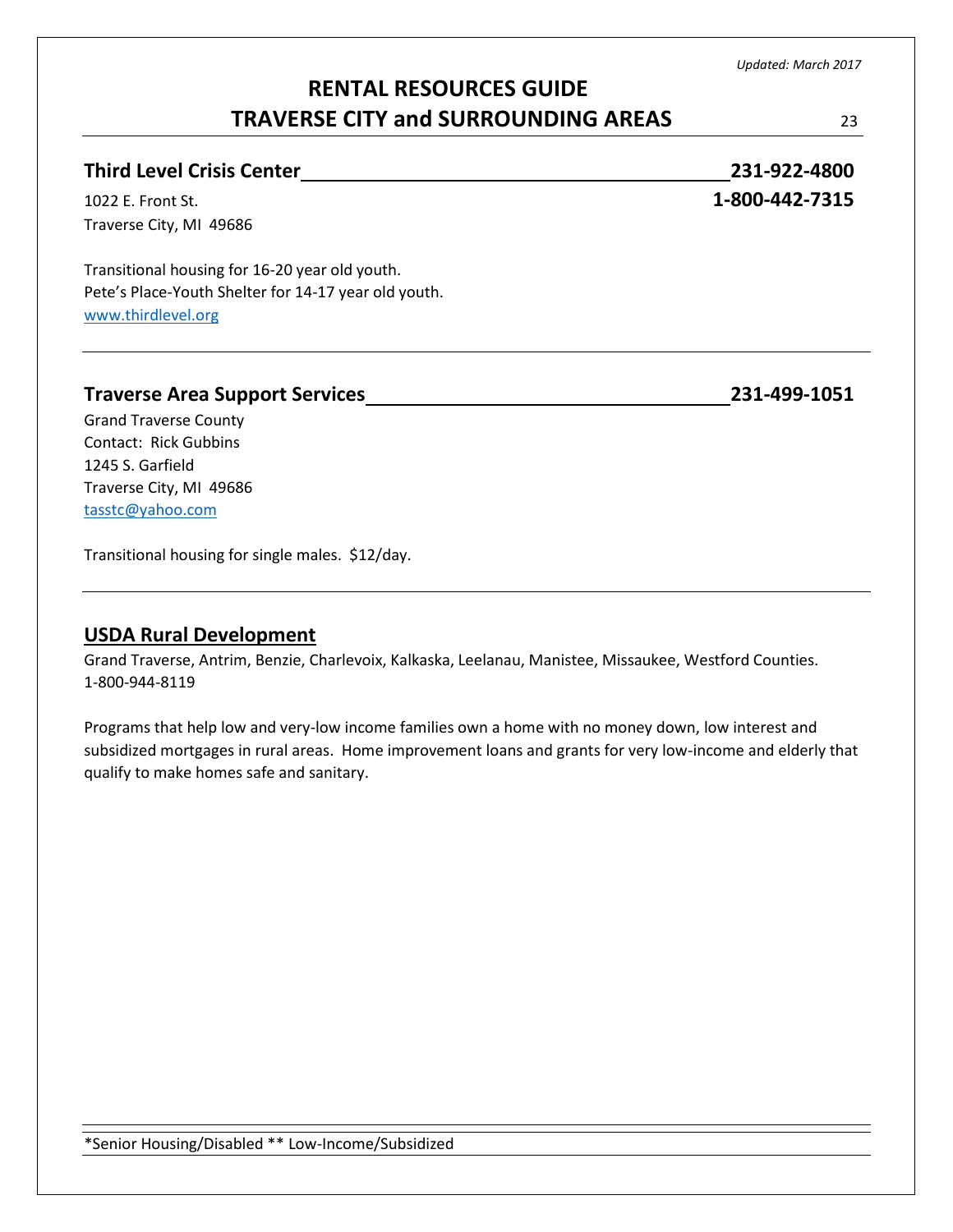# **How to Find a Rental Unit**

### **Where to Look**

- 1. The Classified section of the local newspaper such as the "Traverse City Record Eagle" or the "Preview".
- 2. Bulletin boards in local laundromats, grocery stores, banks, etc.
- 3. Family and friends they may know places that are available or might become available.
- 4. If there is a specific area that you are interested in living, drive or walk around that area. You may spot "FOR RENT" signs on trees, in yards, in windows, etc. Write down the phone number and call for information.
- 5. Contact the apartment listings and landlords in our Rental Guide.
- 6. Check with real estate agents and landlords. Look in the yellow pages of the phone book under "Real Estate Rental Service" or "Real Estate Management".

### **Things to Think About**

- 1. What type of unit am I looking at? Is it a single family home, mobile home, apartment, duplex, etc.?
- 2. What area is the unit located in? Is it within the city limits? What county?
- 3. You may want to check with the utility companies, DTE Energy, Consumers Power, Cherryland Electric, and Traverse City Light and Power, etc. to determine if there are deposits that are required.
- 4. Check with the landlord regarding any special restrictions on the unit such as no smoking, no pets, etc.
- 5. Find out what utilities you would have to pay (i.e., heat, electric, water, etc.)
- 6. Do a budget plan to assess whether the rental is affordable.

### **Making an Appointment**

One you have found a rental unit and it is what you are looking for ask the owner for an appointment to see the unit**. Be sure to keep the appointment and be on time.** You may want to arrive early so that you can look around the neighborhood and get a feel for the community. Remember: meeting with a landlord is like a job interview; dress well and be pleasant. Above all, be honest.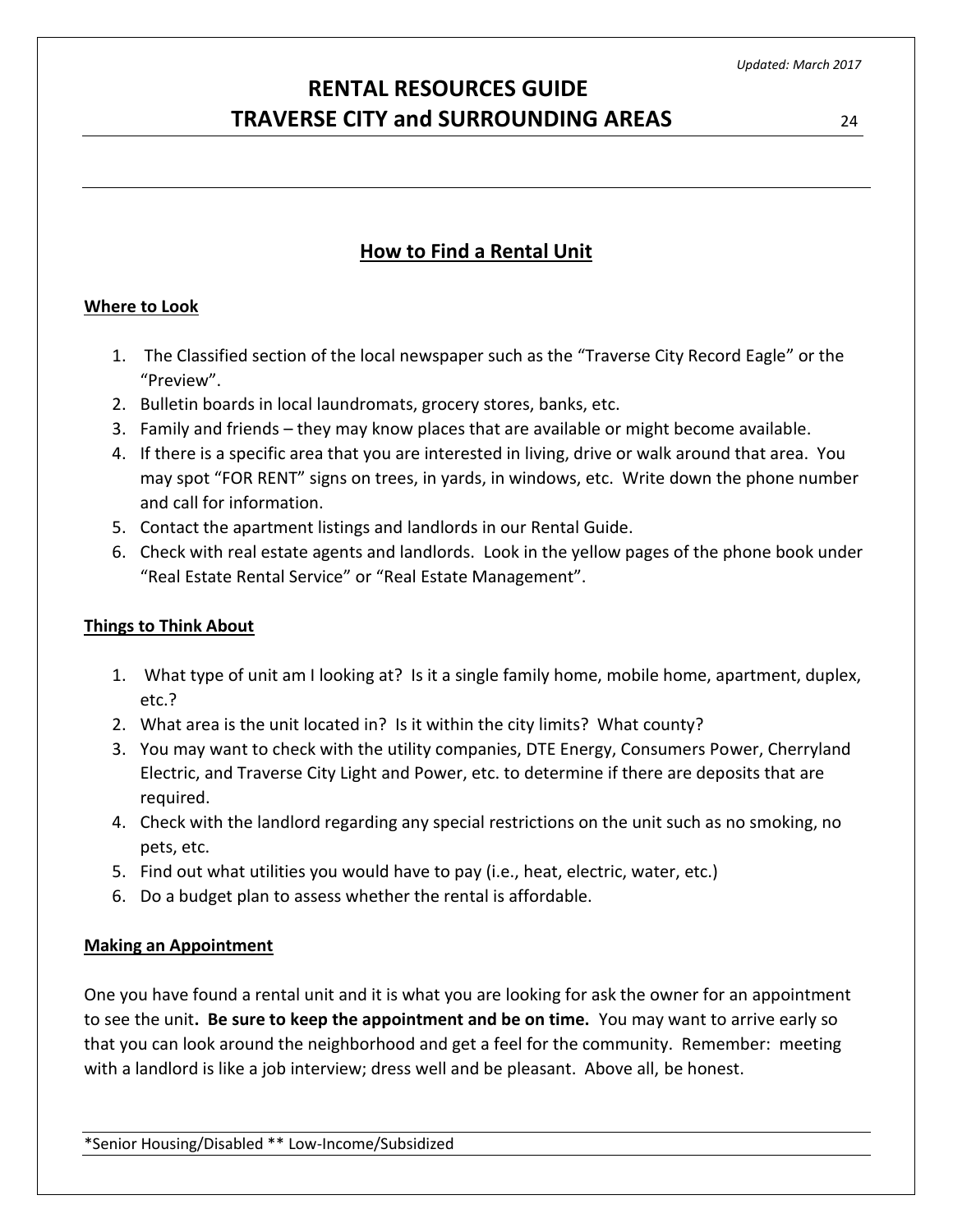### **Questions you should ask a Prospective Landlord**

- 1. The full address and telephone number of the apartment/home you are interested in renting.
- 2. The name, address, and telephone number of the property owner or his/her agent.
- 3. The number of bedrooms and bathrooms in the home.
- 4. Amount of rent the landlord is asking.
- 5. The amount of Security Deposit required.
- 6. Will you accept Section 8/Housing Choice Vouchers?
- 7. The type of utility service installed for the home. Is any utility included in the rent?
	- Heat
	- **Electric**
	- Water
	- Sewer
	- Lawn Maintenance
	- Snow Removal
	- Trash Pick-up
- 8. If utilities are not included in the rent, you need to ask the prospective landlord the following questions:
	- a. What heats the home? Is it natural gas, propane, electric, fuel oil?
	- b. What type of cooking does the unit have? Gas, propane, electric?
	- c. What heats the water? Gas, Propane, Electric, Fuel Oil?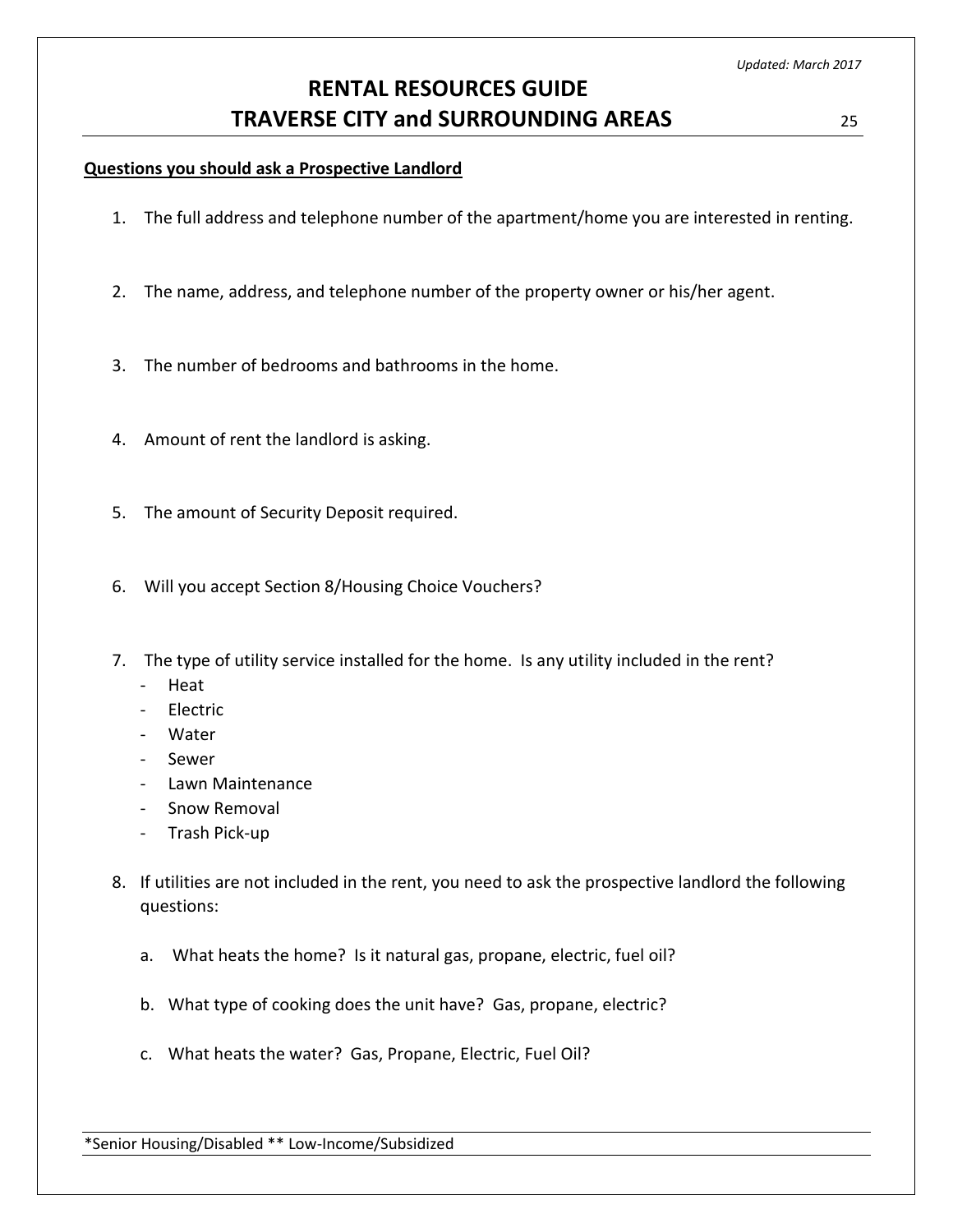# **RENTAL RESOURCES GUIDE TRAVERSE CITY and SURROUNDING AREAS** 26

| If You Need:                                                 | Contact:                                                                                                                                                                                                                                                                                                                                                                                                                                                                                                                                                 | Address / Phone                                                                                                                                                                                                                                                                                                                                                                                                                                                    |
|--------------------------------------------------------------|----------------------------------------------------------------------------------------------------------------------------------------------------------------------------------------------------------------------------------------------------------------------------------------------------------------------------------------------------------------------------------------------------------------------------------------------------------------------------------------------------------------------------------------------------------|--------------------------------------------------------------------------------------------------------------------------------------------------------------------------------------------------------------------------------------------------------------------------------------------------------------------------------------------------------------------------------------------------------------------------------------------------------------------|
| Shelter Domestic Violence only: Youth/Teens<br>only: Others: | Women's Resource Center Pete's Place / Third<br>Level Street Outreach Services Catholic<br>Human Services Host Homes Goodwill Inn Safe<br>Harbor (contact Goodwill Inn for List)                                                                                                                                                                                                                                                                                                                                                                         | 720 South Elmwood / 231-941-1210 2943<br>Keystone Rd. / 922-4800 / 1-800-442-7315<br>231-929-7070 ext. 23 2943 Keystone Rd./<br>231-922-4890 Winter months only (rotating<br>schedule)                                                                                                                                                                                                                                                                             |
| Outreach                                                     | Street Outreach Jubilee House (Grace<br>Episcopal Church)                                                                                                                                                                                                                                                                                                                                                                                                                                                                                                | 231-995-7721 325 Washington Street / 231-<br>947-2330                                                                                                                                                                                                                                                                                                                                                                                                              |
| Food (Groceries)                                             | Contact Love, Inc. / They will refer you to a<br>food pantry Father Fred Foundation/Tues.<br>Thurs & Fri 10-2pm & Weds. 10-7:30pm WIC<br>(women and children) Acme Christian Thrift<br>Store (ACTS) Kingsley Resource Center<br>Resurrection Life Church Mobile Pantry<br>(Monthly)                                                                                                                                                                                                                                                                      | 231-941-5683 10am-2pm Mon.-Thurs. 826<br>Hastings St / 231-947-2055 2325 Garfield /<br>922-2720 Eng. / 922-2721 Sp. 5700 US 31<br>North, Acme / 231-938-2990 231-263-5161 /<br>ext. 232 2nd Tuesday 3 pm / E. Commerce Dr. /<br>Grawn                                                                                                                                                                                                                              |
| Food (A Hot Meal)                                            | Sunday, 1 p.m. Sojourn Church @ Grace<br>Episcopal Sunday, 5:00 p.m. Trinity Lutheran<br>Monday, Noon Salvation Army Tuesday, 11:30<br>a.m. The Friends Church Tuesday, 5:30 p.m.<br>First Church of the Nazarene Wednesday,<br>Noon Salvation Army Wednesday, 5 - 6:30<br>First Christian Church (Oct- Apr) Thursday,<br>Noon Central United Thursday, 5:30 p.m. Faith<br>Reformed Church Friday, Noon Grace Episcopal<br>Friday, Noon Salvation Army Friday, 5 -<br>6:00pm Bayview Wesleyan Church Saturday,<br>Noon St. Francis High School Cafeteria | 341 Washington 231-947-2330 1003 S. Maple<br>St 231-946-2720 1239 Barlow Street 231-<br>946-4644 206 South Oak Street (5 <sup>th</sup> and Oak)<br>231-947-3117 1023 S. Division 231-947-5445<br>1239 Barlow Street 231-946-4644 3686 South<br>Airport 231-946-4074 222 Cass St 231-946-<br>5191 1139 E Front St 231-947-7082 341<br>Washington St 231-947-2330 1239 Barlow St<br>231-946-4644 720 Wayne St 231-947-3792<br>123 E 11 <sup>th</sup> St 231-946-8038 |
| Health/Dental Care                                           | Traverse Health Clinic - By appt. Traverse<br>Health Clinic (CHAP) Teen Health & Wellness<br>Center (M-F 8:30am - 4 pm) HIV/AIDS<br>Services / Thomas Judd Care Center GT Co.<br>Health Department / WomenCare Dental<br>Clinics North (Mon-Fri. 8-4:30pm) Grapevine<br>Dentures / Dr. Jack Ross (dentures) Medicaid/<br>State Medical (DHS) MI Child Physician<br>Referral Service Loan Closet (wheelchairs,<br>other medical supplies) Goodwill Optical                                                                                                | 3147 Logan Valley Rd TC / 231-935-0799 3183<br>Logan Valley Rd / 231-935-0799 880 Parsons<br>Road / 231-922-6416 (Ages 10-21) 1221 - 6th<br>St, Suite 206 / 231-935-5085 2650 Lafranier<br>Rd. TC/ 231-922-4831 2600 Lafranier Rd.<br>Suite B TC 231-932-7316 231-943-8401 231-<br>943-8409 701 S. Elmwood / 231-941-3900<br>231-922-4831 / ext. 4 231-935-5886 2279 S.<br>Airport Rd. West TC / 231-932-1520                                                      |
| Counseling                                                   | Catholic Human Services Child and Family<br>Services Children's Advocacy Center Children's<br>Crisis Team Pine Rest Christian Mental Health<br>Services Northern Lakes Community Mental<br>Health Wedgewood Christian Counseling Third<br>Level Crisis Intervention Center Women's<br>Resource Center (WRC)                                                                                                                                                                                                                                              | 1000 Hastings / 231-947-8110 3785 Veterans<br>Dr. / 231-946-8975 121 East Front St/ 231-<br>929-4250/877-929-4250 1-800-442-7315 /<br>231-922-4800 1050 Silver Drive / 231-947-<br>2255 105 Hall Street / 231-922-4850 3180<br>Racquet Club Dr. / 231-922-1875 1022 E. Front<br>/ 231-922-4800 720 S. Elmwood / 231-941-<br>1210                                                                                                                                   |
| Legal Aid                                                    | Legal Aid Clinic (Tuesdays: Sign in 5:00pm;<br>return at 7:00pm) Conflict Resolution Services<br>Legal Services of Northern Michigan Traverse<br>Attorney Referral Service                                                                                                                                                                                                                                                                                                                                                                               | 1022 E. Front / 231-922-4800 1022 E. Front /<br>231-941-5835 207 Grandview Pkwy / 231-941-<br>0771 231-922-4715                                                                                                                                                                                                                                                                                                                                                    |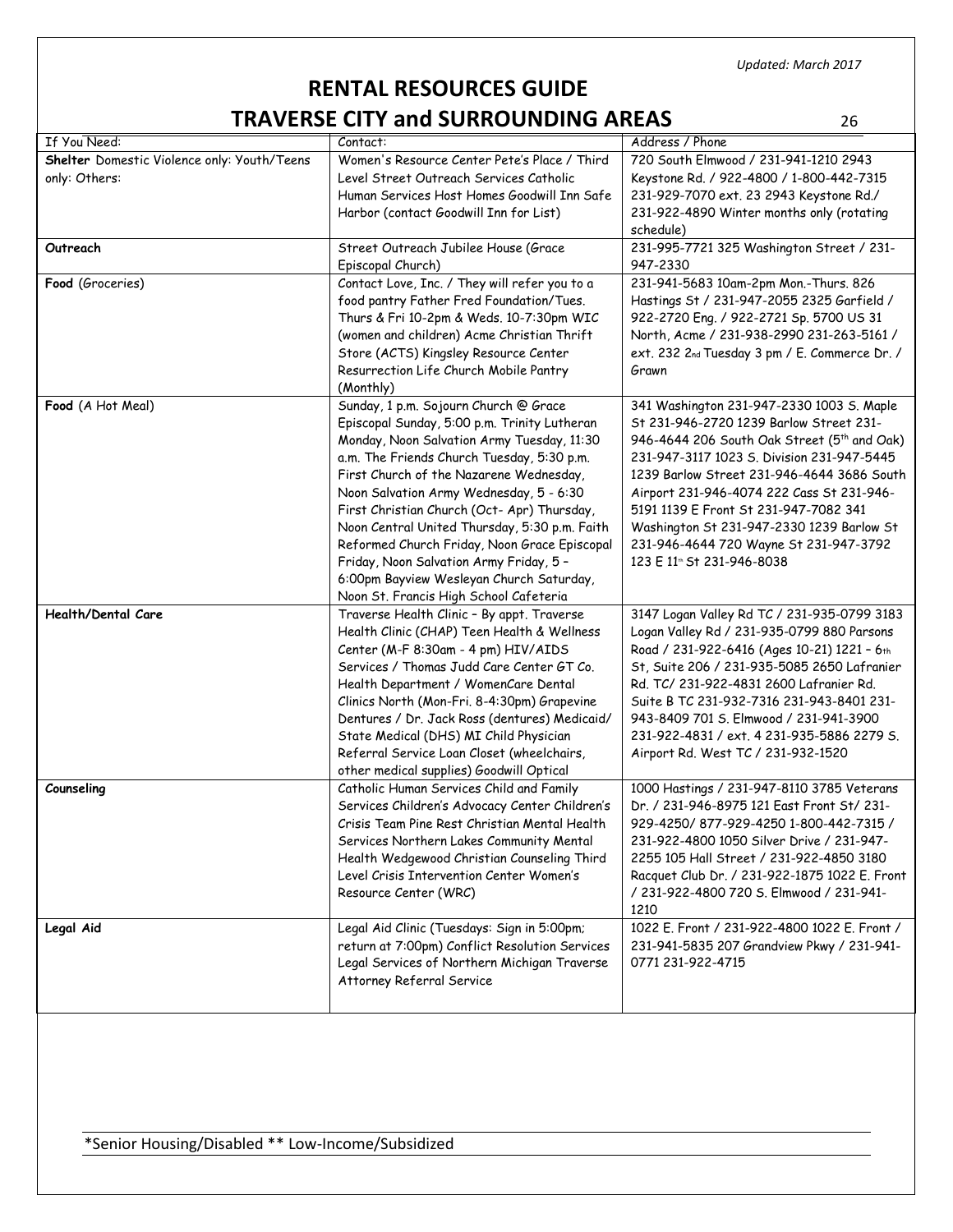# **RENTAL RESOURCES GUIDE TRAVERSE CITY and SURROUNDING AREAS** 27

| HELPLINK: Food, housing, financial                 | Tuesdays & Thursdays 10am - 3pm                                                | 1105 East Front St. TC Corner of Garfield & Front St / 231-946-                                                          |
|----------------------------------------------------|--------------------------------------------------------------------------------|--------------------------------------------------------------------------------------------------------------------------|
| resources, counseling                              |                                                                                | 6278                                                                                                                     |
| Utilities/Security Deposit/Rent                    | Department of Human Services (DHS)<br>NW Michigan Community Action Agency      | 701 S. Elmwood / 231-941-3900 3963 Three Mile Rd. / 231-947-<br>3780 1-855-300-8013                                      |
|                                                    | (NMCAA) TrueNorth Rural Heat &                                                 |                                                                                                                          |
|                                                    | <b>Energy Solutions</b>                                                        |                                                                                                                          |
| Transportation                                     | BATA/ Cherriot/ City Ride/ County Ride                                         | 231-941-2324 231-946-5180 231-941-2386 231-995-7718                                                                      |
|                                                    | Greyhound/Indian Trails Health Ride                                            | ext.218                                                                                                                  |
|                                                    | Workers on Wheels Program (WOW)                                                |                                                                                                                          |
| <b>Housing Assistance</b>                          | NW Michigan Community Action Agency                                            | 3963 Three Mile Rd. / 231-947-3780 2943 Keystone Rd. / 231-                                                              |
| Budgeting/Credit Repair Section 8                  | (NMCAA) Goodwill Inn Women's Resource                                          | 922-4890 720 South Elmwood / 231-941-1210 150 Pine Street                                                                |
| Housing Choice Voucher<br>Applications, Low-Income | Center (WRC) Traverse City Housing<br>Commission Tip of the Mitt Housing       | TC / 231-922-4915 231-377-7155 616-451-2980                                                                              |
| <b>Apartment Applications</b>                      | (formerly See-Con) Fair Housing Center                                         |                                                                                                                          |
|                                                    | of West Michigan                                                               |                                                                                                                          |
| Home Ownership                                     | NMCAA (also foreclosure prevention)                                            | 3963 Three Mile / 947-3780 P.O. Box 5412 TC/ 231-941-4663                                                                |
|                                                    | Habitat for Humanity Home Stretch                                              | 3104 Logan Valley Rd. TC / 231-947-6001 113 S. Grand Ave./PO                                                             |
|                                                    | Leelanau REACH                                                                 | Box 546 Leland, 231-256-9812                                                                                             |
| Community Assistance                               | St. Vincent DePaul RED CROSS                                                   | 1207 Woodmere Ave./ 231-947-8466 735 S. Garfield Ave. B100 /                                                             |
|                                                    |                                                                                | 231-947-7286                                                                                                             |
| Runaway youth/teen                                 | Third Level Crisis Intervention STEP<br>Program, TCAPS Catholic Human Services | 1022 E. Front St / 231-922-4800 231-933-8991 231-929-7070<br>ext. 23                                                     |
|                                                    | Host Homes                                                                     |                                                                                                                          |
| In crisis                                          | Third Level Crisis Intervention                                                | 1022 E. Front / 922-4800 / 1-800-442-7315                                                                                |
| Elderly                                            | Area Agency on Aging Commission on                                             | 1609 Park Drive / 231-947-8920 520 W. Front St, Ste. B / 231-                                                            |
|                                                    | Aging Catholic Human Services                                                  | 922-4688 231-947-7070                                                                                                    |
|                                                    | Gerontological Service                                                         |                                                                                                                          |
| Pregnant                                           | Child and Family Services Pregnancy Care                                       | 3785 Veterans Drive / 231-946-8975 121 S. Garfield, Suite C /                                                            |
|                                                    | Center Doula Teen Program WIC - 231-                                           | 231-929-3488 720 S. Elmwood / 941-3900 2325 Garfield Rd, N /                                                             |
|                                                    | 922-2721 Espanol Grand Traverse Co.                                            | 231-922-2720 English 2650 Lafranier Rd./ 231-922-4831 MSU                                                                |
|                                                    | Health Department Car Seats-Child                                              | Extension Services / 231-922-4633 1050 Peninsula Dr. / 10 -                                                              |
|                                                    | Passenger Safety Technician Grand                                              | 4:00pm, (2nd & 4th Tuesdays) 231-922-4633 231-995-0870 1135 E.                                                           |
|                                                    | Traverse Baby Pantry MSU Extension<br>Bethany Christian Services Planned       | 8th Street / 231-929-1844                                                                                                |
|                                                    | Parenthood                                                                     |                                                                                                                          |
|                                                    |                                                                                |                                                                                                                          |
| A Veteran                                          | Grand Traverse County Veteran Affairs<br>Employment Assistance for Vets -      | 2650 LaFranier Road / 231-995-6070 1209 S. Garfield Avenue /<br>231-922-3700 1-800-827-1000                              |
|                                                    | Michigan Works VA Regional Office                                              |                                                                                                                          |
| A seasonal farm worker                             | Michigan Migrant Project Telamon                                               | 701 S. Elmwood / 231-946-6660 3301 Veterans Dr. TC / 231-941-                                                            |
|                                                    | Corporation WIC 231-922-2721 Espanol                                           | 5300 GT Co/2325 Garfield Rd, N / 922-2720 Eng. 1209 S.                                                                   |
|                                                    | Bureau of Workforce Programs, Michigan                                         | Garfield Avenue, Suite C / 922-3700                                                                                      |
|                                                    | Works                                                                          |                                                                                                                          |
| Have been physically or sexually                   | Women's Resource Center (WRC)                                                  | 720 South Elmwood / 231-941-1210 911                                                                                     |
| assaulted                                          | Emergency Dispatch                                                             |                                                                                                                          |
| In need of drug or alcohol<br>treatment            | Alcohol and Drug Services / Catholic<br>Human Services Munson Behavioral       | 1000 Hastings Street / 231-947-8110 1105 6th St./935-6382 /1-<br>800-662-6766 AA: 231-946-8823 / NA: 231-941-9062 1-800- |
|                                                    | Health AA/ NA NMSAS (Substance                                                 | 686-0749 940 E. 8th St. / 231-922-4810                                                                                   |
|                                                    | Abuse Assessment) Addiction Treatment                                          |                                                                                                                          |
|                                                    | Services (ATS)                                                                 |                                                                                                                          |
| In financial need                                  | Department of Human Services Apply                                             | 701 S. Elmwood / 231-941-3900 855-444-3911(Toll Free                                                                     |
|                                                    | online for DHS benefits Social Security                                        | Number) 616-977-1154 (FAX) or 616-977-1158 (FAX)                                                                         |
|                                                    | Office                                                                         | DHS-CPS-CIGroup@michigan.gov www.michigan.gov/mibridges                                                                  |
|                                                    |                                                                                | 1329 S. Division TC/1-866-739-4802 (Local) 231-946-6053 TTY                                                              |
| <b>Disabled</b>                                    | Disability Network/ Northern Michigan                                          | 415 E. Eighth Street / 231-922-0903                                                                                      |
|                                                    | *Senior Housing/Disabled ** Low-Income/Subsidized                              |                                                                                                                          |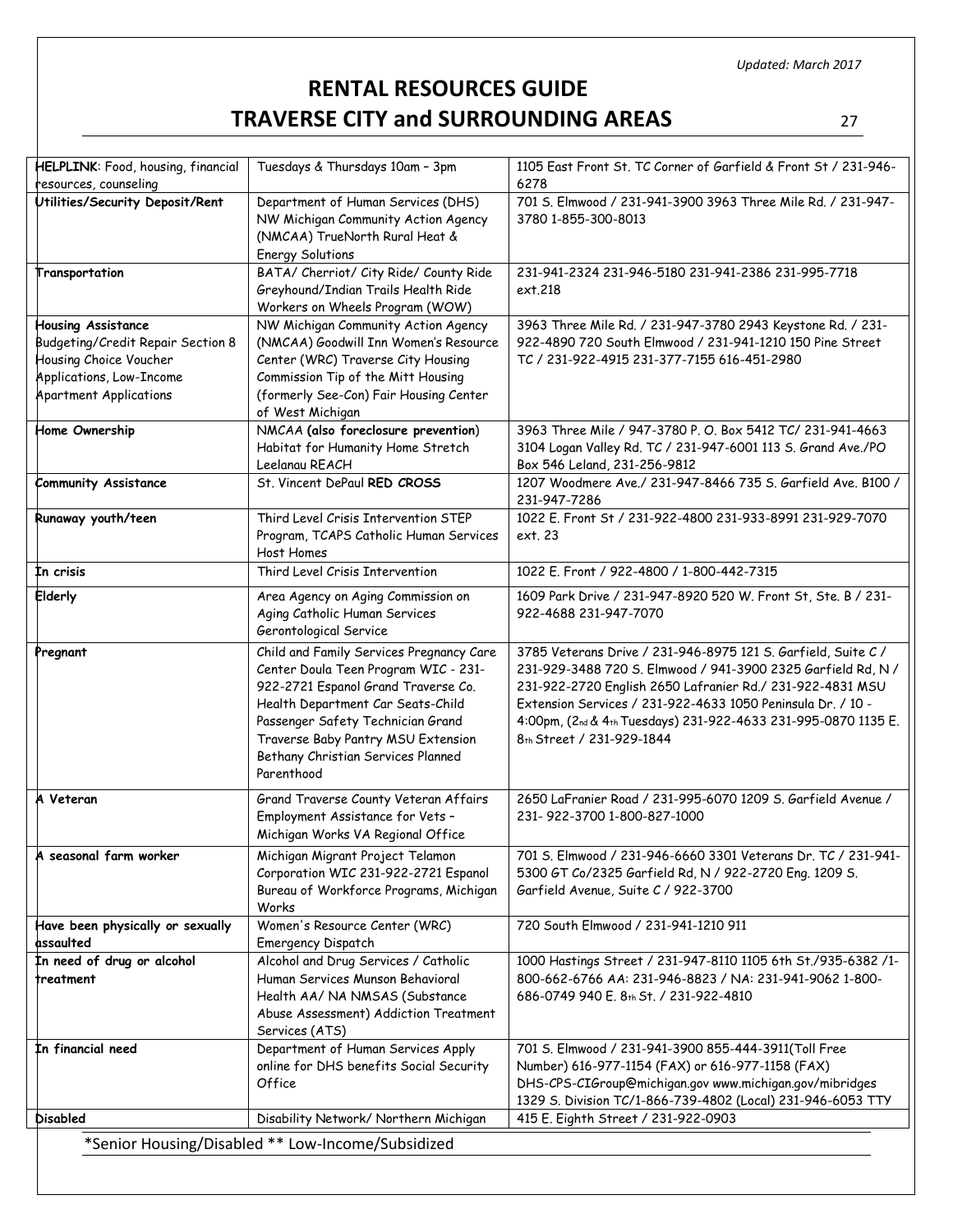# **RENTAL RESOURCES GUIDE TRAVERSE CITY and SURROUNDING AREAS** 28

| If you need:                | $\mathcal{C}$ ontact:                                                                                                                                                                                                                                                                                                                                                                                                                                                                                                                                                                                                                        | Address / Phone                                                                                                                                                                                                                                                                                                                |                                                                                                                                                                                              |
|-----------------------------|----------------------------------------------------------------------------------------------------------------------------------------------------------------------------------------------------------------------------------------------------------------------------------------------------------------------------------------------------------------------------------------------------------------------------------------------------------------------------------------------------------------------------------------------------------------------------------------------------------------------------------------------|--------------------------------------------------------------------------------------------------------------------------------------------------------------------------------------------------------------------------------------------------------------------------------------------------------------------------------|----------------------------------------------------------------------------------------------------------------------------------------------------------------------------------------------|
| 1st Month's Rent Assistance | Department of Human Services DHS (Always contact first)<br>Grand Traverse & Leelanau Counties<br>Benzie County<br>Kalkaska County<br>Antrim County<br>$\bullet$<br>Salvation Army<br>Grand Traverse & Leelanau Counties<br>Kalkaska County<br>Antrim County<br>Northwest Michigan Community Action Agency (BNMCAA)<br>Love, Inc. (Mon.-Thurs. 10am-2pm)<br>Women's Resource Center (Victims of domestic violence)<br>Leelanau County Christian neighbors (Leelanau Co. residents<br>only, short term assistance only)<br>Benzie Area Christian Neighbors BACN (Benzie and North<br>Manistee County Residents only)                           | 701 E. Elmwood Ste. 19, TC<br>448 Court Plaza Govt. Ctr., Beulah<br>503 N. Birch St., Kalkaska<br>205 E. Cayuga St., Bellaire<br>1239 Barlow St., TC<br>712 Pleasant St., Petoskey<br>279 Wright St., Cadillac<br>3963 Three Mile Rd., TC<br>720 S. Elmwood, TC<br>PO Box 32, Suttons Bay, 49682<br>2804 Benzie Hwy., Benzonia | 231-941-3900<br>231-882-1330<br>231-258-1200<br>231-533-8664<br>231-946-5194<br>231-347-3531<br>231-775-7131<br>231-947-3780<br>231-941-5683<br>231-941-1210<br>231-588-2208<br>231-882-9544 |
| Security Deposit Assistance | Department of Human Services DHS (always contact first)<br>Grand Traverse & Leelangu Counties<br>Benzie County<br>Kalkaska County<br>Antrim County<br>$\bullet$<br>Salvation Army<br>Grand Traverse & Leelanau Counties<br>$\bullet$<br>Kalkaska County<br>$\bullet$<br>Antrim County<br>Northwest Michigan Community Action Agency (BNMCAA)<br>Love, Inc. (Mon.-Thurs. 10am-2pm)<br>Women's Resource Center (Victims of domestic violence)<br>Leelanau County Christian neighbors (Leelanau Co. residents<br>only, short term assistance only)<br>Benzie Area Christian Neighbors BACN (Benzie and North<br>Manistee County Residents only) | 701 E. Elmwood Ste. 19, TC<br>448 Court Plaza Govt. Ctr., Beulah<br>503 N. Birch St., Kalkaska<br>205 E. Cayuga St., Bellaire<br>1239 Barlow St., TC<br>712 Pleasant St., Petoskey<br>279 Wright St., Cadillac<br>3963 Three Mile Rd., TC<br>720 S. Elmwood, TC<br>PO Box 32, Suttons Bay, 49682<br>2804 Benzie Hwy., Benzonia | 231-941-3900<br>231-882-1330<br>231-258-1200<br>231-533-8664<br>231-946-5194<br>231-347-3531<br>231-775-7131<br>231-947-3780<br>231-941-5683<br>231-941-1210<br>231-588-2208<br>231-882-9544 |
| Rental Arrearage Assistance | Department of Human Services DHS (Always contact first)<br>Grand Traverse & Leelangu Counties<br>$\bullet$<br>Benzie County<br>Kalkaska County<br>Antrim County<br>Salvation Army<br>Grand Traverse & Leelanau Counties<br>Kalkaska County<br>Antrim County<br>$\bullet$<br>Northwest Michigan Community Action Agency (BNMCAA)<br>Love, Inc. (Mon.-Thurs. 10am-2pm)<br>Women's Resource Center (Victims of domestic violence)<br>Leelanau County Christian neighbors (Leelanau Co. residents<br>only, short term assistance only)                                                                                                           | 701 E. Elmwood Ste. 19, TC<br>448 Court Plaza Govt. Ctr., Beulah<br>503 N. Birch St., Kalkaska<br>205 E. Cayuga St., Bellaire<br>1239 Barlow St., TC<br>712 Pleasant St., Petoskey<br>279 Wright St., Cadillac<br>3963 Three Mile Rd., TC<br>720 S. Elmwood, TC<br>PO Box 32, Suttons Bay, 49682                               | 231-941-3900<br>231-882-1330<br>231-258-1200<br>231-533-8664<br>231-946-5194<br>231-347-3531<br>231-775-7131<br>231-947-3780<br>231-941-5683<br>231-941-1210<br>231-588-2208                 |